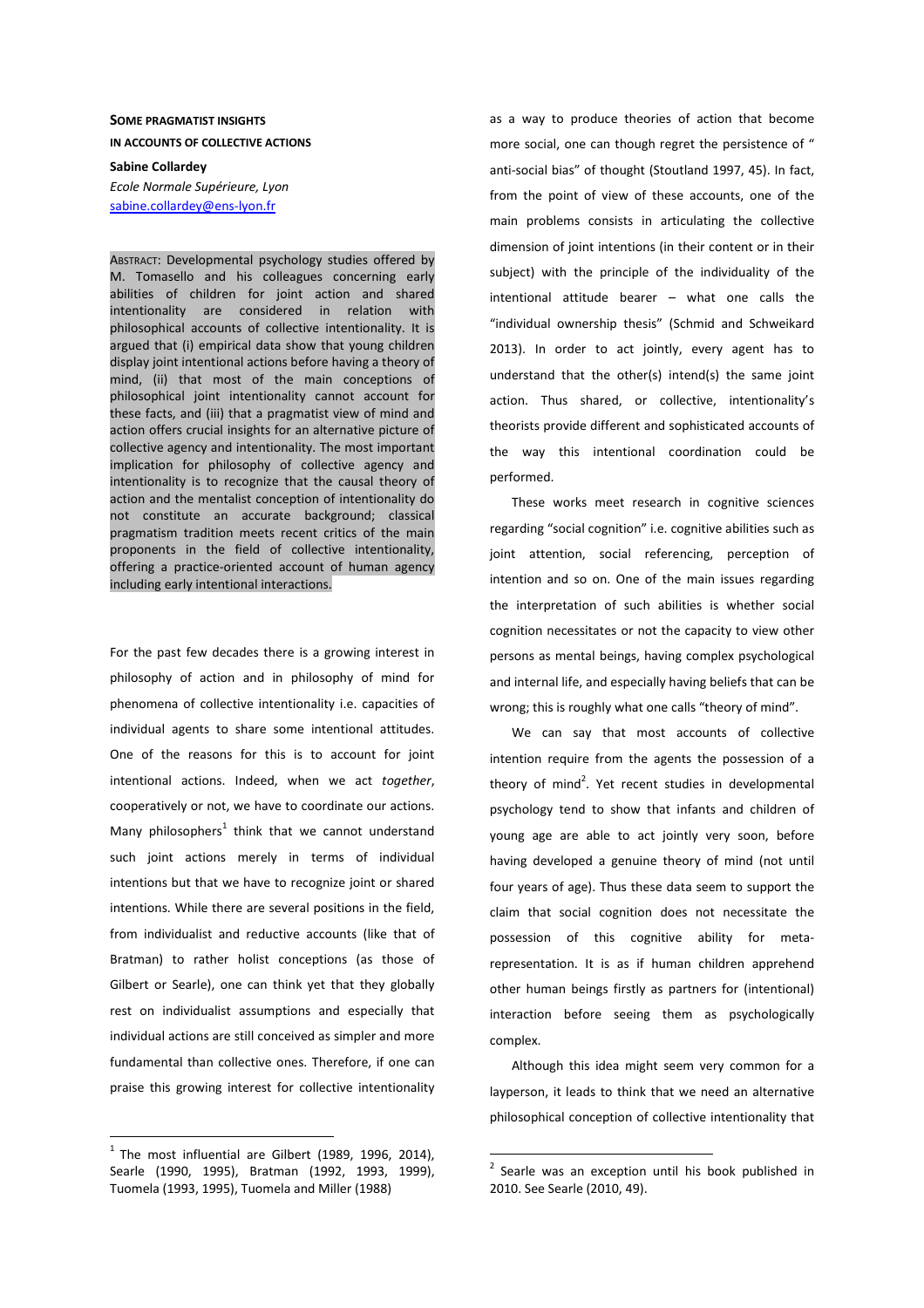could account for early abilities of infants and children for joint actions. My hypothesis here is that classical pragmatist philosophers (especially Dewey and Mead) provide crucial elements for such an alternative conception<sup>3</sup> through two main ideas: first, in conceiving intentionality from the practical perspective of goaldirected behavior, rather than from the property of aboutness of internal states of mind. Second, in conceiving that the first person perspective derives from social interactions rather than making them possible.

I want to argue for the need of an alternative conception of collective intentionality from the study of works in developmental and comparative psychology lead by Michael Tomasello and his colleagues (especially (Tomasello et al. 2005). In section 1, I present this work and its results as providing precious empirical and experimental data regarding the idea that collective action is fundamental for human agency and cognition. In section 2, I present some objections to this work, which concern the model of collective intentionality that it uses, namely Bratman's conception. More precisely, I will defend that the main problem concerns here the cognitive sophistication such a model requires for agents. In section 3, I present four main elements for an alternative conception of collective intentionality, coming from both internal critics toward prominent accounts of shared or collective intentions and pragmatist conception of mind and action.

## $3$  Far from being a specialist of classical pragmatist thought, I do not pretend to give here a serious analysis of sense and scope of this convergence. I am just struck by the convergence of several internal critics of collective intentionality and Dewey's conception of mind, along with Mead's account of social interactions.

114

 $\overline{a}$ 

### **1. Early abilities for understanding and sharing intentions: Tomasello et al. (2005)**

## **1.1. Data for a conception of human cognition as intrinsically linked to collective agency**

Several specialists of classical pragmatism<sup>4</sup> have noticed that research led by Tomasello and his colleagues can be understood as broadly in line with Mead's conception of the essentiality of social interaction for human cognition. Indeed, their whole research in developmental and comparative psychology tends to show that the specificity of human cognition rests on cognitive abilities and specific motivation for joint action and shared experience; there is a specifically human disposition to see others as partners, to identify with others, to cooperate and to share some psychological states, what they call "shared intentionality" or sometime "collective intentionality". Thus both action and sociality are recognized as essential for human cognition, features generally associated with the pragmatist tradition.

Indeed, Tomasello's 2005 paper, entitled "Understanding and sharing intentions: The origins of cultural cognition" identifies the co-emergence in ontogeny of the ability to progressively understand the structure of intentional action of an actor observed and of the capacity to participate in increasingly complex joint activities.

In the first months of life, infants begin to differentiate animate self-produced action and inanimate caused motion and look in the same direction as others do. Tomasello and his colleagues consider that infants can see human action as "object directed", without seeing it as goal directed at this level (678). At the same age, infants perform "dyadic engagement" (681-2) in their face-to-face interactions with adults. They show a mutual responsiveness at the behavioral

<sup>&</sup>lt;sup>4</sup> See for instance Nungesser (2016, 254): "Tomasello's studies, I claim, can contribute to an empirically saturated and refined account of both the evolutionary and ontogenetic logic of cognitive development described by Mead." For more critical perspectives see Booth (2016) and McVeigh (2016)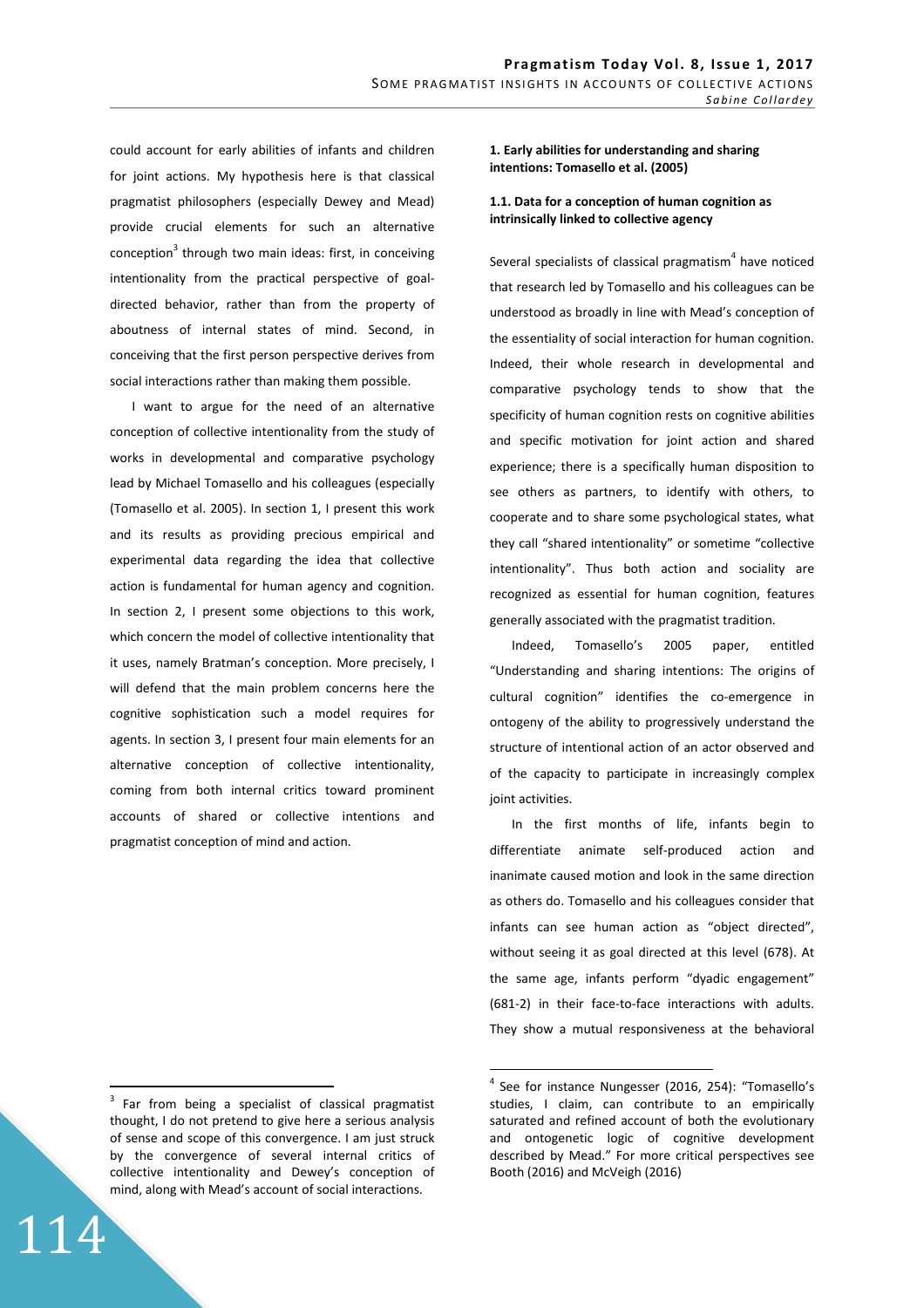level, and furthermore, they engage in "protoconversations" with mutual gazing, in which adult and infant touch, look, smile and vocalize toward each other in turn. Such interactions reveal shared behavior and emotions between infant and adult.

A few months later, 9-month-old infants begin to understand goal-directed action and can recognize successful action from failure or accident; they also understand that the actor perceives his environment and perceptually monitors the result of his movements. Simultaneously, at around 9 to 12 months of age, they engage in several triadic interactions that involve a partner and a third entity, such as taking and giving objects, building a block tower together, pointing and naming games or pretend games, such as pretending to drink tea together. They coordinate their looking with that of the other person toward the relevant objects, what the authors call "joint perception". Some empirical works (Ross and Lollis, 1987; Ratner and Bruner, 1978) can be construed as showing that 9 month-old infants attempt to reengage a recalcitrant partner, by gesturing to him or handing him an object, suggesting the existence of a shared goal of the joint activity understood as such by infants. Thus according to Tomasello, these kinds of triadic engagement reveal the infants' capacity for sharing goals and perception.

The third step of this ontogenetic pathway for joint action and intentionality consists in understanding genuine intentional action i.e. action structured both by an aimed goal and an action plan chosen by the actor in order to achieve his or her end. This happens between 12 and 18 months of life; the main study showing this understanding is Gergely et al., 2002. It consisted in showing to 14-month-old children an adult touching his head to the top of a box to turn on a light. Children were divided in two groups; for the first one, the adult's hands were occupied (holding a blanket around his shoulders) whereas they were free for the demonstration to the second group. When it was their turn to act, children of the second group, who saw the adult using his head to turn on the light while his hands were free, touched the

box with their head more often than children of the first group. This seems to mean that children understood that if the adult's hands were free and he still chose to use his head, then there must be some reason to do so. Thus 14-month-old children seem to be able to understand that the actor does things for a reason and chooses specific ways of acting that they can rationally imitate. Furthermore at the same age, children begin to understand that people attend to specific features of their environment, and see attention as an intentional perception. In parallel, children engage in collaborative interactions, which involve, according to the authors, joint intentions and attention. They consist mainly of triadic engagement where the child is increasingly active, especially by helping her partner if he failed to play his part. This implies role-reversal understanding and imitation. All these developments appear at the same time as language, which authors qualify with Clark (1996) as an inherently collaborative activity; conversation is seen as an essentially joint activity implying at least two partners in order to be performed. The crucial idea is to consider of language as a form of joint activity that *derives* from the ability for shared intentionality rather than *producing* it.

Tomasello and his colleagues understand these capacities of human infants and children for understanding and sharing intentional activities as preconditions for their ability to engage in "cultural learning<sup>5</sup>", i.e., the specifically human way of learning and teaching that convey conventional ways of doing things in a specific culture, implying an essential normative dimension.

115

 $<sup>5</sup>$  cf. Tomasello et al. 1993; 2016.</sup>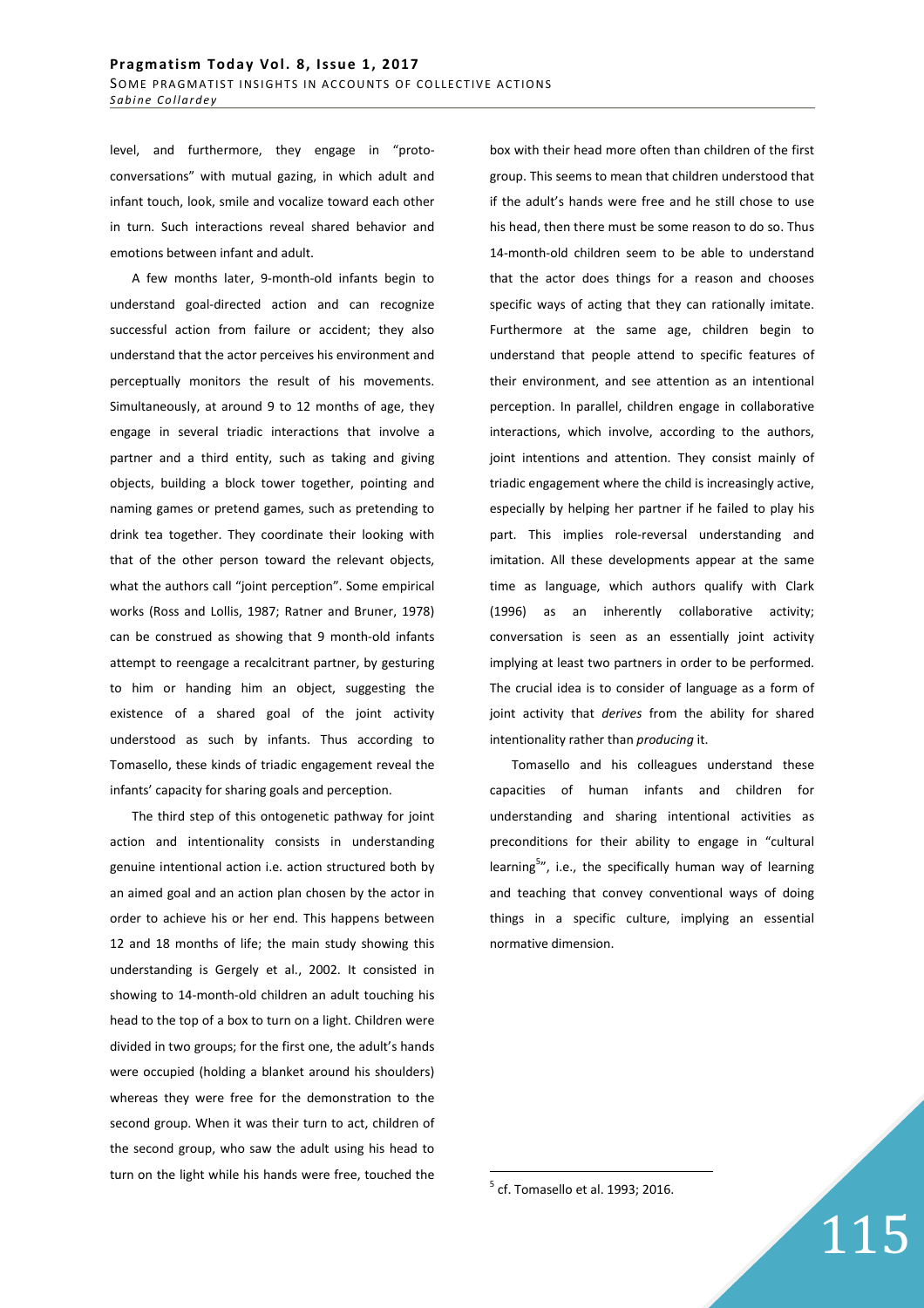## **1.2. Models of intentional action and of shared intentionality**

There is a specific philosophical interest of this 2005 paper because it makes explicit models of individual and shared intentional actions used in the interpretation of the previous data. Firstly, it offers a conception of individual intentional action as bodily movements of an actor caused by an internal mental state that consists in the representation of the goal aimed at and of the action plan chosen in order to fulfill it (676-677). Thus this model of intentional action conceives the relation between intention and action as a causal link. In other words, it is a causal, internal and mentalist conception of individual intentional action. Then, this model is adjusted to joint intentional action; joint intentions have to trigger bodily movements in the same way that individual intention does, that is as an internal and mental representation, embodied in each individual. Thus one can understand the choice of Bratman's model of shared cooperative intention since he explicitly aims at offering an individualistic and reductive account of such intentions (Bratman 1992, 341). If Tomasello refers to other accounts of shared intentions (especially Gilbert 1989, Searle 1990 and Tuomela 1995), it seems that Bratman's model is more likely to provide a model that appears as an extension of the causal and internal model offered for individual intentional action. Indeed, joint intention is conceived as an internal mental state embodied in each partner and its main features are conceived from the analysis offered by Bratman, 1992. This is the way Tomasello et al. resume this account:

According to Bratman (1992), joint cooperative activities, as he calls them, have three essential characteristics that distinguish them from social interaction in general (here modified slightly): (1) the interactants are mutually responsive to one another, (2) there is a shared goal in the sense that each participant has the goal that we (in mutual knowledge<sup>6</sup>) do X together, and (3) the participants coordinate their plans of action and intentions some way down the hierarchy – which

<sup>6</sup> My emphasis, cf. supra

116

 $\overline{a}$ 

requires that both participants understand both roles of the interaction (*role reversal*) and so can at least help the other with his role if needed. (680)

These features are picked up in order to figure the content of each participant's representation of the joint intention. It includes the representation of the goal as a shared one i.e. that is aimed by both of them, and the representation of its own intention linked to the other's intention. These two points conform to clause (2) and (3), while mutual responsiveness (1) is provided by joint attention toward each other, and toward the same features in their perceptual field. The specific mental representations sustaining joint intentions are called "dialogic cognitive representation" (684) and are characterized by the fact that they include a representation of the whole situation and of both self and other. Thus this model of shared cooperative activities requires the capacity for the agents to represent the other's intention as an internal representation. Then, joint intention must trigger and constrain bodily coordinated movements in order to fulfill the shared goal aimed at by both participants.

Obviously, this kind of model requires a great cognitive sophistication from agents and by the way Bratman explicitly focuses on adult interactions (Bratman 1992, 327). Tomasello and al. do not address this particular fact in their paper. The idea seems to be that this account provides a general model of joint cooperative activities performed by mature human beings; infants and children are supposed to begin by interacting with others and then gradually internalize these interactions in a Vygotskian fashion (684 and 689).

Actually, it is rather convincing that we can only possess dialogic cognitive representations once we conceive of the other as someone who has (internal) representations of reality and of his or her goals. It is not problematic to consider that Bratman's model of joint cooperative action fits well for some specific interactions, namely planned and adult cooperation, but could it serve as an overall conception? The principal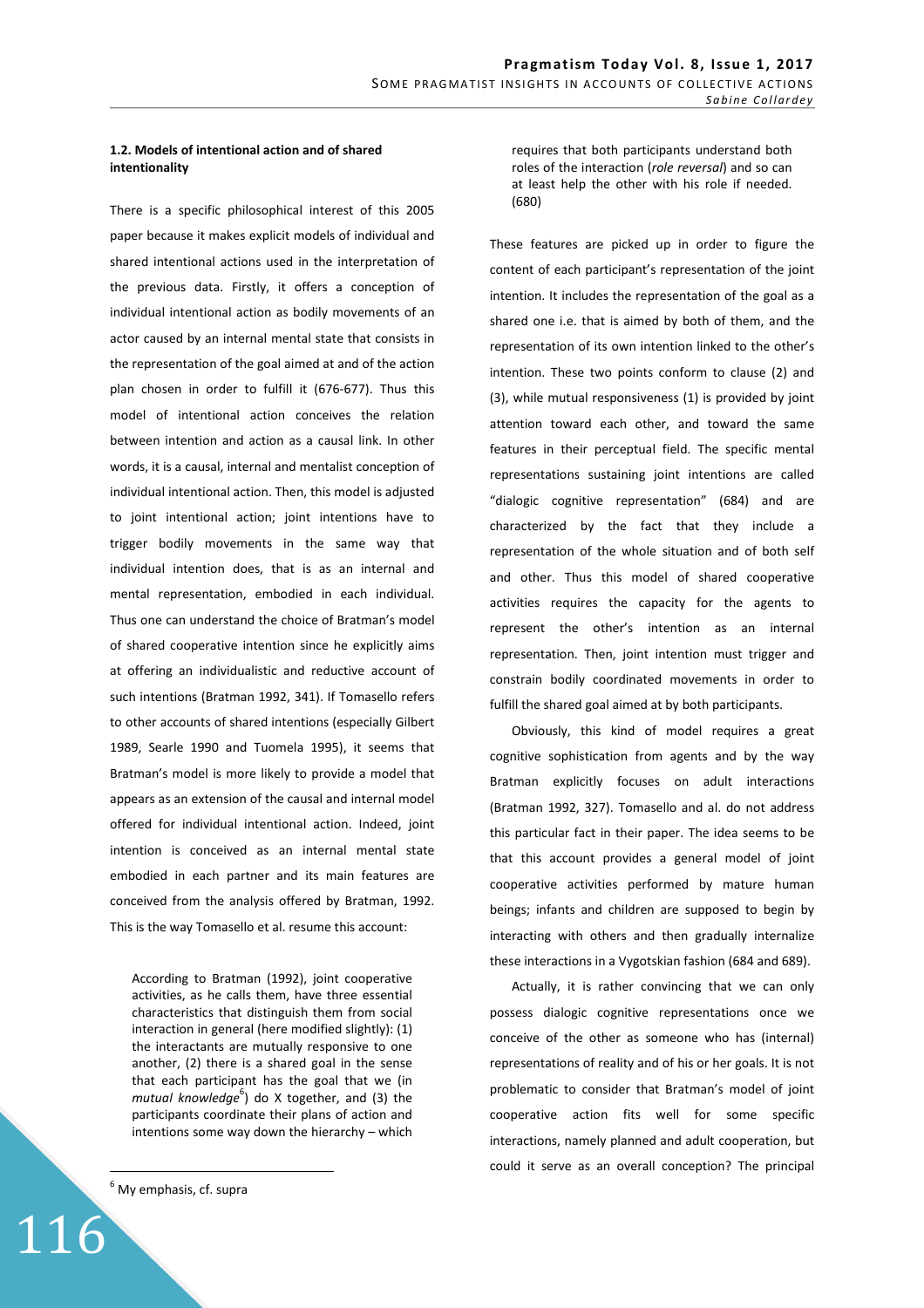issue seems to be whether we can agree both with the presentation of this account as a *general* model for joint actions on the one hand and, on the other hand, with the idea that early interactions performed by infants and pre-school children *are* genuine intentional actions: if full-blooded joint actions presuppose sophisticated representations as their mental causes, do we have to say that early interactions are *not* genuinely intentional since this complex intentional structure is not yet internalized by young children? In fact, researchers interested in the study of some specific triadic engagement, namely games of pretend, raise this issue.

## **2. Critical points regarding main conceptions of joint intentions and shared or collective intentionality**

Firstly, it is rather puzzling that Tomasello et al. refer to Bratman's model of joint intentionality, since their empirical researches are often claimed as objections against his individualistic and intellectualistic account (see for instance Risjord, 2014, 298). Admittedly, Bratman does not claim to offer a general account of necessary conditions for joint actions, but only a set of sufficient conditions. But the fact that infants and young children actually perform joint activities without fulfilling these conditions suggests that Bratman does not accurately represent the kind of cooperation fundamental to human joint actions. I think that one of the main reasons Tomasello and his colleagues have to choose Bratman's account lies in the fact that it fits well with the general model of (individual) intentional action they give which, let us recall, conceives of intentions as internal states that cause the bodily movements which produce effects in the world. Hence, if this is relevant, then critics of Bratman's account of joint actions and intentions can provide solid grounds against the whole conception of intentional action, arguing that this view has to be modified in order to avoid the aforementioned problems (section 3).

#### **2.1. The requisite of the theory of mind**

As we said, some important criticisms of the bratmanian conception of shared (or joint) intentionality are made in the context of the study of games of pretense. At first, we can broadly define these games as interactions where children act (with other children but first and foremost with adults) *as if* something (e.g. this piece of wood) was another thing (e.g. a cup of tea), or *as if* some proposition (e.g. "you are a horse") was true while it is not (e.g. I am not a horse). Although there are debates concerning the interpretation one must give of empirical data, it can be said that pretend play means acting intentionally, knowingly and non-seriously (Rakoczy 2006, 114). According to Rakoczy's view<sup>7</sup>, games of pretense are genuine joint intentional actions performed by children from 12 months of age. Yet these features of intentionality and jointness are not understandable as such, as long as one conceives joint intentional actions as Bratman does.

In connection with these critics, Tollefsen (2005) notes two main problems in Bratman's account of joint intentional action when it is applied to intentional games of pretense performed by young children. She calls the first one the "mutual responsiveness problem" (Tollefsen 2005, 81) It corresponds to the condition (1) in regard with the characterization Tomasello et al. give of Bratman's account. This clause consists in the fact that each participant must be aware of the other's intentions and be responsive to his or her intentions. According to Tollefsen, this condition requires that participants have a "robust theory of mind" (*ibid*.) She defines it as including the following features: (i) an understanding of other persons in terms of their thoughts, intentions and beliefs; (ii) an understanding that other persons' thoughts, intentions and beliefs may differ from one's own; (iii) an understanding that others have thoughts

 $\overline{a}$ 

 $^7$  This view is in fact Rakoczy and Tomasello's one, that they call Cultural Learning Approach (Rakoczy 2006, 116, 119; Rakoczy, Tomasello & Striano, 2004; Tomasello & Rakoczy, 2003)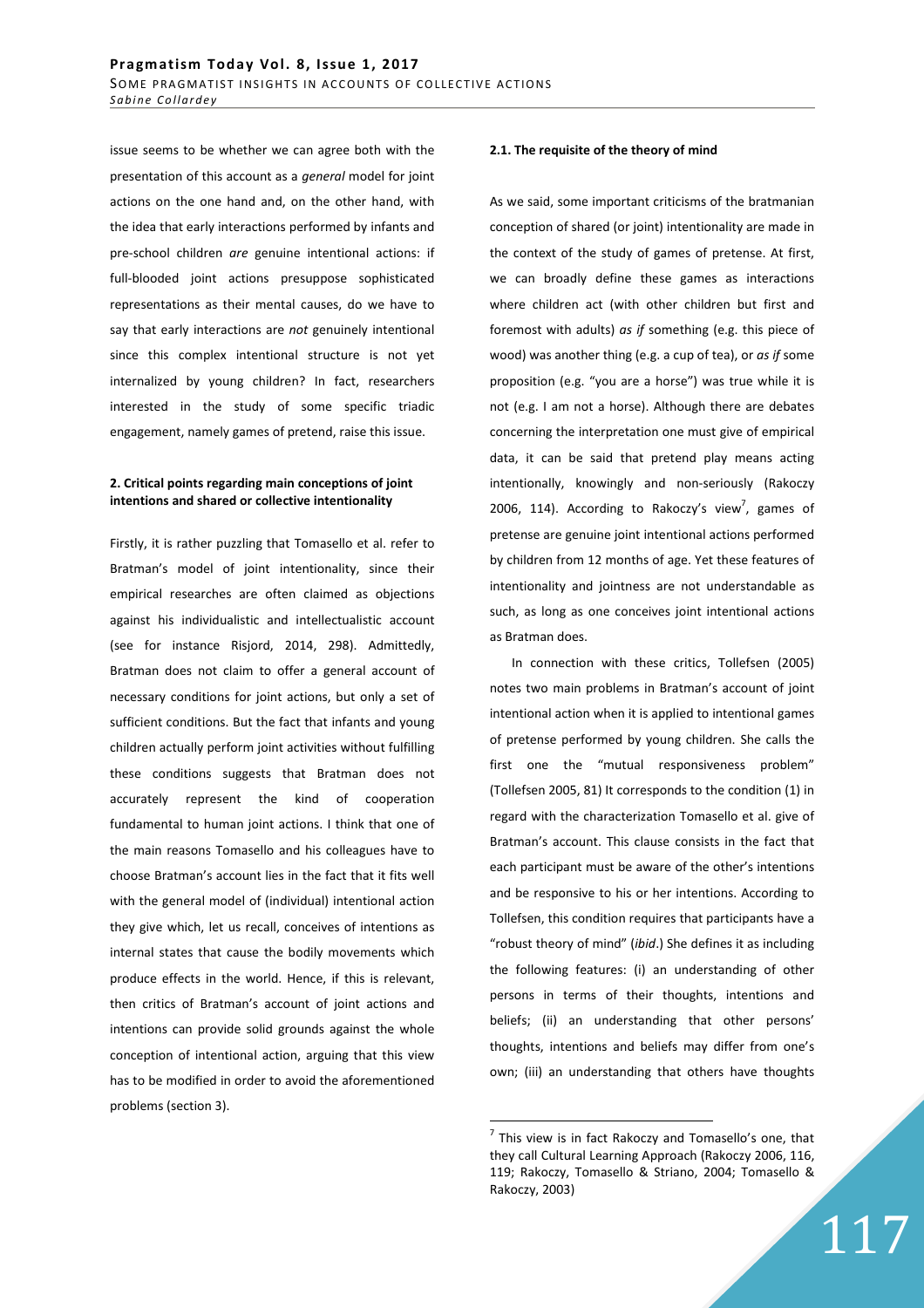and beliefs that may not match with the current state of affairs (false beliefs). Yet, there is a general consensus according to which children do not possess a theory of mind until four years of age. Therefore, one cannot understand how 18 month-old children could jointly and intentionally perform pretend games.

The second problem follows the same pattern, i.e., the cognitive sophistication required by Bratman's account. Moreover, it raises a deeper difficulty since it concerns a feature that most of philosophical accounts of collective or joint intentionality share, which is the clause of *common knowledge*. Indeed, in the quotation we made from Tomasello et al., this notion does not appear; authors mention "*mutual knowledge*" (I emphasized it in the quotation). According to them, the fact that each partner aims at the shared goal ("that we do X together") is in mutual knowledge. I do not know if this modification has been intentionally made but one can think that it could *prima facie* make the requisite less demanding than if it was genuine common knowledge. Actually, mutual knowledge requires only that each partner knows that the goal is one's own and the other one's too. It is less stringent that common knowledge that requires not only knowledge of the other's knowledge but also knowledge of the inferential capacities of others. Despite the several important debates concerning the notion of common knowledge (CK), one can say with Tollefsen that Schiffer (1972) offers a relevant definition: *p* is CK among X and Y iff X knows that *p*; Y knows that *p.* X knows that Y knows that *p.* Y knows that X knows that *p*. X knows that Y knows that X knows that *p.* Y knows that X knows that Y knows that *p*… and so on (Tollefsen 2005, 82). If this structure does not have to be actually and consciously present to the agents, it must be something that each of them could infer from his beliefs. Thus, Tollefsen argues that this clause of CK requires a robust theory of mind that children do not have yet. Could we say, then, that the less demanding mutual knowledge is enough in order to account for a joint goal? Unfortunately it is not, at least according to Bratman's view: if I want us to open this

118

box together and I know that you want it too, but I do not know if you know that this is what I want, we do not actually have any shared goal. It is crucial in Bratman's account that the fact that the goal is shared is CK among partners in order to provide a joint intention to act according to it. This is also true to some degree for Gilbert's account (1989; 2014) and for Tuomela's one (1995).

Thus, since models of collective or joint intentionality require CK, they cannot account for preschool children abilities to act jointly and intentionally. Rakoczy states in this way the logical problem space one is confronted by concerning this issue (Rakoczy 2006, 123). There are three mutually incompatible propositions:

- i) Competence C requires psychological background ability P;
- ii) young children seem not have ability P; yet
- iii) it seems justified on pre-theoretical grounds to ascribe competence C to young children.

When C is the ability to engage in cooperative activities, including cooperative pretense, the problem arises with P as the possession of a genuine theory of mind i.e. the ability for mind reading. Rakoczy argues that most of the major accounts of cooperative joint activities available in the field of philosophical debates concerning collective intentionality lead to the same problem. Rakoczy examines Tuomela and Miller's (Tuomela & Miller 1988) and Bratman's accounts (Bratman 1992), but it concerns also Gilbert's view (1989; 2006; 2014).

Then, two first possibilities are available, which are rejecting either proposition (ii) and recognizing that preschool children actually *have* a theory of mind<sup>8</sup>, or proposition (iii) and denying that children are able to engage in cooperative pretense as an intentional joint activity<sup>9</sup>. However, Rakoczy offers relevant empirical

<sup>&</sup>lt;sup>8</sup> Rakoczy mentions Fodor (1992); Leslie (2000); Sperber & Wilson (2002) as embracing this solution.

<sup>&</sup>lt;sup>9</sup> This is the position adopted by the "behaving-as-if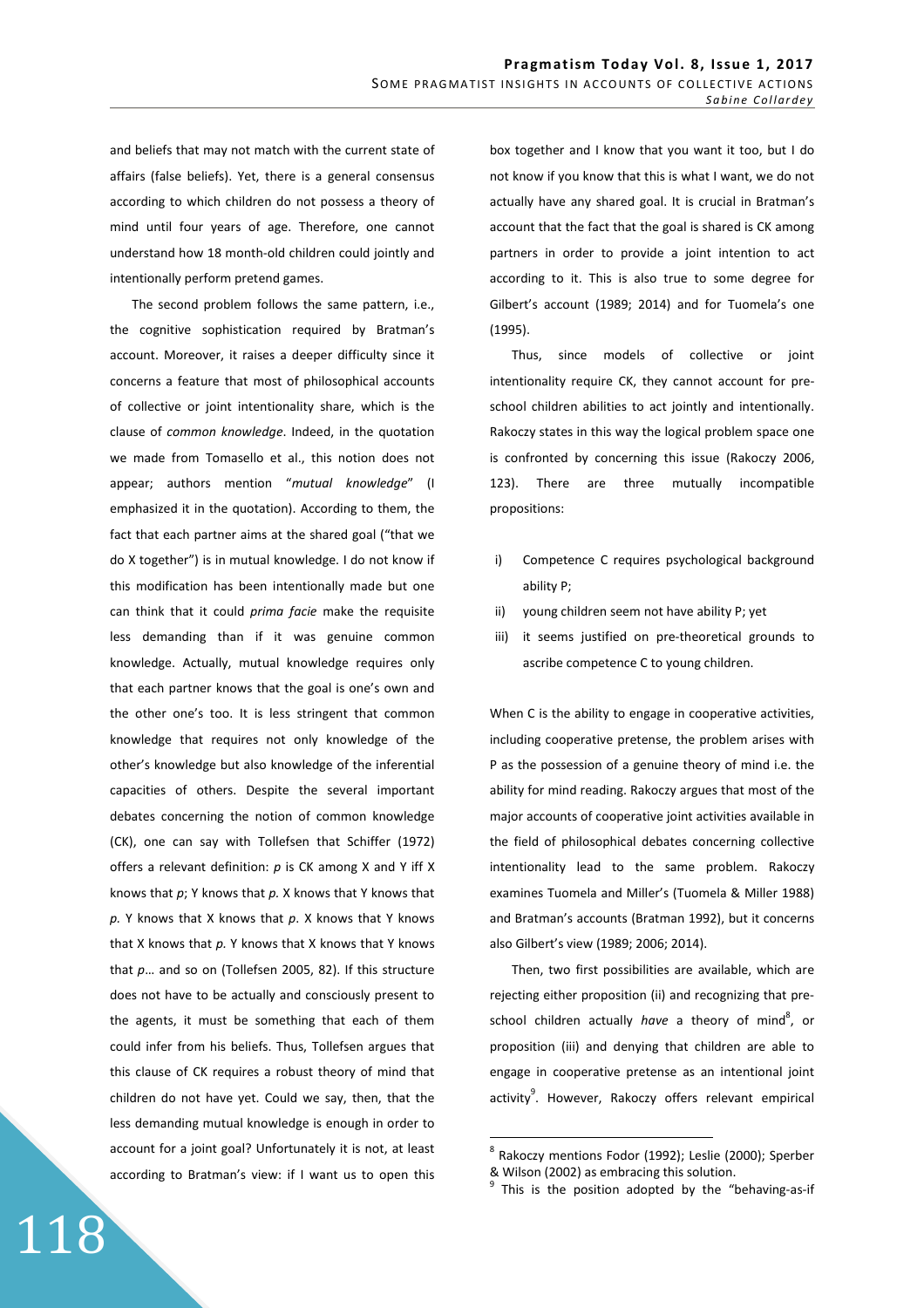arguments opposed to these options. Rather, he suggests revising proposition (i) in order to provide simpler psychological background ability needed for cooperative activity. He refers to Searle's conception (1990; 1995) according to which collective intentionality is a biologically primitive and pre-intentional capacity, possessed by all social animals. Yet, despite the attractiveness of this view, Rakoczy offers two main objections against it. First, the primitiveness makes collective intentionality inexplicable and rather mysterious; second Searle's conception does not permit distinguishing specific human forms of cooperation from those of animals. If Bratman's account is too demanding concerning cognitive abilities needed for cooperative joint activities, Searle's account is too liberal. Yet research made by Tomasello and his team, including Rakoczy, offers relevant data concerning the difference between non-human coordinated activities and human cooperative ones $^{10}$ .

Therefore, Rakoczy asks for "more fine-grained conceptual distinctions and taxonomies" (Rakoczy 2006, 124) regarding in philosophical accounts concerning cooperative activities and psychological abilities required (it is worth noting here that conceptual analyses and empirical research have to work together). According to this line, Rakoczy refers positively to Tollefsen's modification of Bratman's account of shared cooperative activity (Tollefsen 2005). The point of Tollefsen's contribution is to resort to Peacocke's work concerning joint attention (Peacocke 2002) in order to substitute joint attention for the condition of common knowledge. Thus children have to perceive that the others perceive, and what they perceive and attend to, in order to be able to cooperate together. They do not have to know others' mental states or to be able to draw inferences about those states (Tollefsen 2005, 92). The main idea is

<u>.</u>

to consider that children can recognize that someone is doing something rather than having something done to them, without having to understand that people have internal states of mind. In this way, one can say that children can *perceive* others' intentional actions as such, since they do not infer their intentions from the sensation of a set of mere sense data. Rather, they see somehow directly what the actor aims at and is doing, from the context and the situation in which the action occurs. Thus, the others' intentions would not be inferred but perceived. Now what is at stake is the way one conceives these intentions.

#### **2.2. The causal conception of intention**

Tollefsen uses the searlian notion of *intention-in-action* deployed in his analysis of intention action (Searle 1983, 83-98) as distinguished of the notion of *prior intention*, saying that children in pretense games can actually perceive the others' intentions-in-action. According to Searle, a prior intention is an intention that concerns an intended action in the future, whereas intention-inaction is the intention deployed in a non-premeditated or deliberated action, which is still intentional. All intentional action involves intention-in-action but not all intentional action involves prior intentions, because all our intentional actions are not premeditated. Thus one can say that intentions-in-action are primary regarding prior intentions.

But it is worth noting that Searle has a strongly causal conception of intention. According to him, an action has two components, a mental one that is intention, and a bodily movement. The intention has to represent its conditions of satisfaction (or to "present" them, in the case of intention-in-action) in a manner that is self-referential to the intention itself: this is because of this very intention that the action has to be made, otherwise one cannot distinguish between a genuine intention and a mere desire or wish. In other words, if I intend to write this article, my intention would not be satisfied if this article was written but not by me, or not

theory" of pretense developped by Lillard (1993; 1998); Nichols & Stich (2000). Rakoczy discusses this theory in his paper and argues quite convincingly against it.

 $10$  I do not treat here this central concern of Tomasello's works, not because of a lack of interest but rather of lack of space.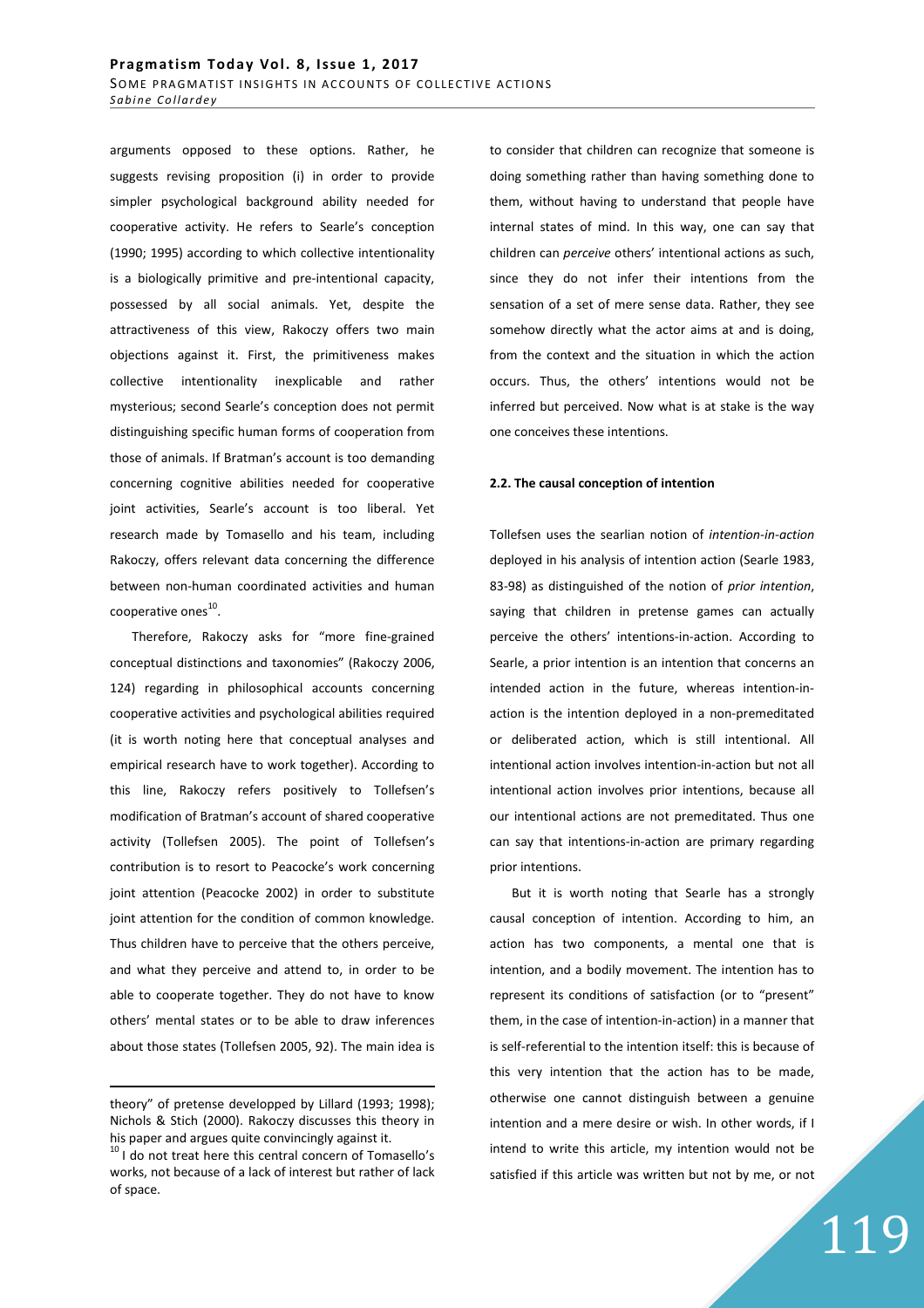because of this intention; therefore, my action to write it has to be causally engendered by my intention in a manner that refers to this intention itself: this is because I intend to do it that I do it intentionally. According to Searle, this is a crucial feature of both intentions-inaction and prior intentions.

I do not have space here to develop the specific issues linked to this causal conception of intention $^{11}$  but I want to emphasize that these deep problems are even more obvious as soon as one thinks collective intentions as needing to be mental causes of action. Yet this is what Searle should do, given his whole conception of the relation between intention and action. Indeed, he claims that the difference between a mere aggregate of individual actions and a genuine collective action is the presence in the latter case of a "we-intention" in the heads of each participant, that causes these movements as a collective action (cf. the case of people running for shelter compared to the case of people performing a dance together, each group displaying exactly the same behavior in Searle 1990, 402-403). But doing so, this collective intention should cause these movements just like an individual intention is supposed to do, saying being self-referential. Yet, how to understand this selfreferentiality when the intention is of the sort "we intend to do X"? Either it concerns only the movements of each individual, but then one fails to account for the collective character of the action, or it regards the whole of the group's movements but one has to recognize something as a super-brain, which is obviously strange.

Actually, Searle drops out the condition of selfreferentiality in case of collective intentions and proposes a pattern according to which the individual

120

 $\overline{a}$ 

intentions of each partner are the means in order to achieve the collective intention that is the end. However, in doing so, his account becomes very similar to Bratman's, where each individual has an intention of the form" I intend that we do X". But here again there is a problem: as some critics<sup>12</sup> have noticed, there is a conceptual issue with intentions of this form, mainly that one cannot intend something that is not up to her or him: "that we J" does not depend on the action, deliberation or discretion of the individual, but refers to the collective action of the "we" at stake. Now, Tollefsen broadly agrees with this last objection and even remarks "more interesting would be the possibility that [children] have something like the capacity Searle identifies and all of their early intentions are of the form "We intend to J" (Tollefsen 2005, 19, n. 24). But if Searle fails to analyze this proper "we-intention" as fitting with his causal conception of intention, then we have to think that what Tollefsen calls intention-in-action must not be conceived as a mental *cause* of the action.

Therefore, Tollefsen's attempt to modify Bratman's account of shared cooperative intentions in order to understand early games of pretense performed by young children leads to deep issues concerning the main conception of intentional action as such i.e. the causal theory of action. Saying that children can actually *perceive* intentions-in-action in order to form weintention with their partners is consistent only if one conceives both intentions-in-action and collective intentions as being *not* internal states of mind in the heads of the actors causally linked to their bodily movements. I think that the reference she made to Searle's account can only be superficial, because if she had to endorse this whole conception, the solution offered would not be conclusive $^{13}$ .

 $11$  These issues have been first raised by the proponents of a wittgensteinian conception of intentional action, especially by Anscombe (1976), Von Wright (1971), Melden (1961), Stoutland (1980), among others. It is worth noting that the term "cause" in these debates does not have the broad sense according to which it is just a synonym for "because". It is a narrower sense in which it presupposes law-like relations and rest on empirical generalizations, when antecedents necessitate the effects.

 $12$  Especially Baier (1997, 25-27), Velleman (1997, 34-35), Stoutland (1997, 56-58)

In fact Tollefsen dos not endorse the causal theory of action in her latest works. In her book devoted to group agency she offers a denettian interpretationnist account of both individual and collective intentional actions. (Tollefsen 2015)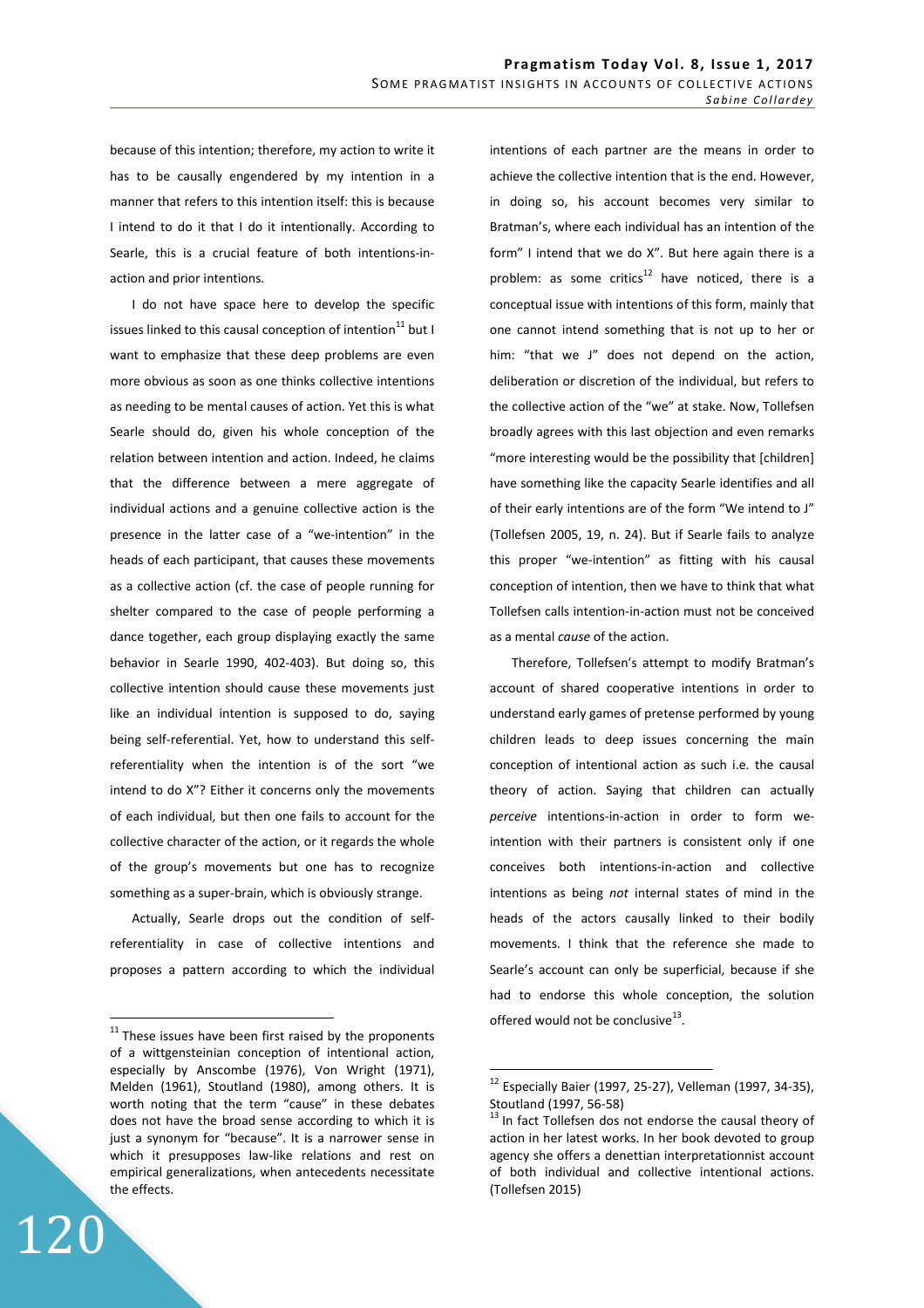So, if we follow Tollefsen and Rakoczy when they affirm that children can display intentional collective activities by perceiving the others' actions as intentional, then we have to admit that we need a general conception of collective intentionality that deeply differs from main accounts available in the field. In particular, I think that we must agree with the claim made by Stoutland, who thinks that the main drawback encountered by the accounts of collective agency is the causal theory of action (Stoutland 1997, 59). More precisely, what is at issue is the conception of intentions as internal causes of action, understood as mental states that confer to bodily movements their intentional character. Although one can defend a causal theory of action without endorsing an internal conception of intention (see for instance Velleman 1992; 1997, 37), I deem here that one of the main distinctive features of causal theory of action consists in seeing causes of action as mental and neural events that occur inside the agents and trigger his or her bodily movements (Gnassounou & Kirstler 2007, 780). Because this view encounters deep difficulties especially when it is applied to collective actions, we better have to drop it out, in order to understand these actions as fundamental and intelligible.

Now, how shall we conceive intentionality and collective agency in order to avoid the previous difficulties? I think that we can find some crucially relevant insights in classical pragmatic philosophy.

#### **3. Pragmatist insights for an alternative conception of collective intentional actions**

Without claiming to offer here a genuine commentary of Dewey or Mead's texts, I will rather notice the congruence between some critics of mainstream trends in collective intentionality's studies and some of the well-known thesis of these authors. In this way, I hope to bring some important conceptual issues concerning collective actions to pragmatism specialists' attention. In the following part, four main features will be addressed: the perception of intentions, the "adverbial" conception of the mind, the priority of interaction upon individual action, and the derivative nature of the self.

#### **3.1. The perception of intentions**

We can say with Stoutland (1997) that main accounts of collective intentionality admit more or less explicitly the causal theory of action; hence these authors seem to be committed to a broadly mentalist conception of intentional action. This view is characterized by the idea that the difference between a mere behavior and a genuine action rests on the presence of a mental and internal state of mind (of brain for the most "naturalist" accounts such as Searle's) that causes bodily movements; this is supposed to be an intention $^{14}$ . Stoutland argues that mentalists agree with tight behaviorism that they elsewhere criticize in conceiving that "all observational terms are physical, so that observations of behavior must be expressed in physical terms." (Stoutland 1988, 42) Mentalists conceive the intentional terms excluded from descriptions of behaviors as *inner* and *individual* states that are not themselves observable *prima facie*. Therefore they still agree with the idea that bodily movements are by themselves accurately describable in purely physical terms. Against this idea, Stoutland defends another position that he calls "intentionalism $15"$  according to which "we *observe* directly not only physical motions and events but behavior as intentional. We observe that persons are greeting each other, taking notes, trying to open windows, not merely that their body are moving" (Stoutland 1988, 44).

To consider that we can actually *observe* intentional actions as such is a way to reject the mentalist conception of action. Indeed, some important trends in cognitive sciences assert that intentions are actually *perceived* as such, especially in the study of social

<sup>&</sup>lt;sup>14</sup> Tomasello et al. share this conception in the paper we discussed (Tomasello et al. 2005, 677)

<sup>&</sup>lt;sup>15</sup> Thus Stoutland refers to Von Wright's distinction in analytic philosophy of action that oppose intentionalism to causalism (Von Wright 1971, chap. 1).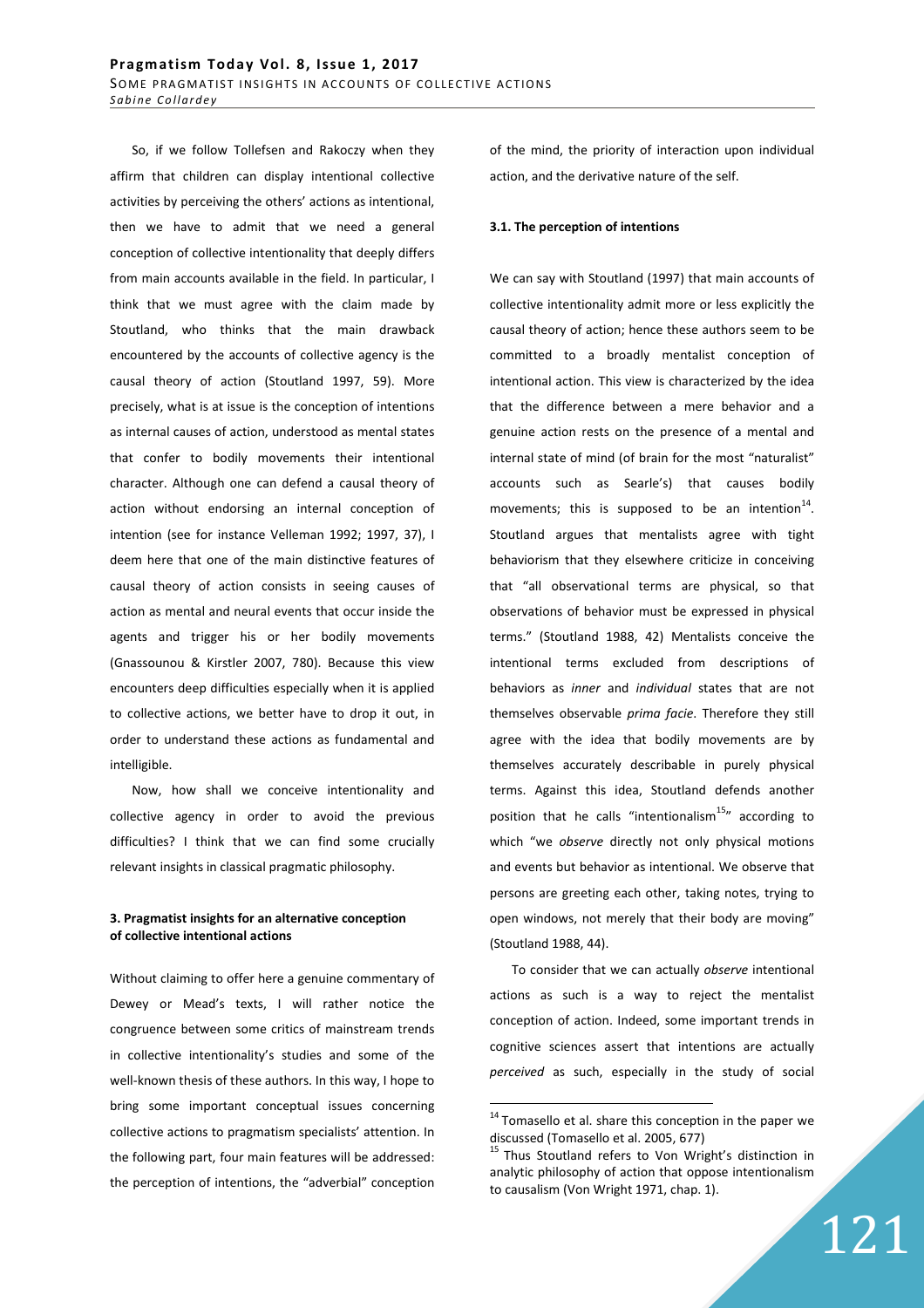cognition. More precisely, the notion of social perception, developed by Jacob and Jeannerod (2003) or the idea of interpersonal affordances (Richardson, Marsh & Baron 2007) are instances of a broadly nonintellectualistic and mainly perceptual conception of the basic ability to understand others' intentions<sup>16</sup>. In this line of thought, some authors defend what they call the "hypothesis of direct perception", which proposes that perceptual experience primarily is a process of directly revealing the meaning of the perceived (Froese and Leavens 2014, 3). This meaning includes others' intentions since these people are perceived as agents with mental lives like oneself $17$ . I think that this can be read as views in line with some aspects of intentionalism as Stoutland defines it.

The point is that one can admit that behaviors are not accurately described only in purely physical terms without having to endorse a mysterious and dualistic ontology, which could be thought as opposed to the general picture of reality given by modern natural sciences. Rather, one can admit that living beings biologically structure their environment according to what they have to *do* in it. A living environment is never purely "physical" since some aspects are valued whereas others are pointless according to the issues met by living beings; this is *a fortiori* true of human beings. In this latter case, we have to admit that meanings instituted by the *culture* are pervasive. It does not mean that these features do not have any physical description – every thing may have a physical description – but, rather, that this physical description does not grasp the relevant characteristic of these things. In saying that, we meet Dewey's conception of human environment:

 $\overline{a}$ 

122

The environment in which human beings live, act and inquire, is not simply physical. It is cultural as well. Problems which induce inquiry grow out of the relations of fellow beings to one another, and the organs for dealing with these relations are not only the eye and ear, but the meanings which have developed in the course of living, together with the ways of forming and transmitting culture with all its constituents of tools, arts, institutions, traditions and customary beliefs. (Dewey 1938 / 1960, 42)

Dewey enables us to account for the intrinsically cultural dimension of human environment inside a naturalistic picture of the reality. Thus, one can recognize that naturalism is not necessarily committed to physicalism specifically understood as an *ontological* thesis according to which the sole things that *really* exist are the entities described by physics $^{18}$ . This pragmatist conception of naturalism is a relevant general background for what we have called with Stoutland "intentionalism". From this point of view, we can assert that intentions can be perceived by beings that live in a world where there *are* some behaviors accurately described and understood as intentional.

Furthermore, Dewey's conception of experience provides an insightful way to understand what perception of intention means. He rejects the idea that perception is a passive reception of sense data thought as the material for knowledge and conceptualization, which does not itself have a content informed by practical needs or concepts. On the contrary, what we experience is shaped by our vital interactions and our habits of expectation. Thus, sensations are not some idle and isolated pieces of information without any conceptual content or practical meaning. However, Dewey denies that experience is essentially cognitive, a view that he calls "intellectualism", "the theory that all experiencing is a mode of knowing" (Dewey 1925/1981, 28) and that both rationalism and classical empiricism share. Rather, experience is basically practical and pre-cognitive, "an affair primarily of doing" (Dewey 1920/1982, 129). A sensation is first and foremost

 $16$  cf. Dokic 2012.

 $17$ This view has important consequences for the issue of imitation and human ability to mimic the precise way an action is performed rather than just reproduce the action regarding the goal it aims at (what one calls "emulation"). See Froese and Leavens (2014).

 $18$  What is the starting point of Searle's account of social reality (1995)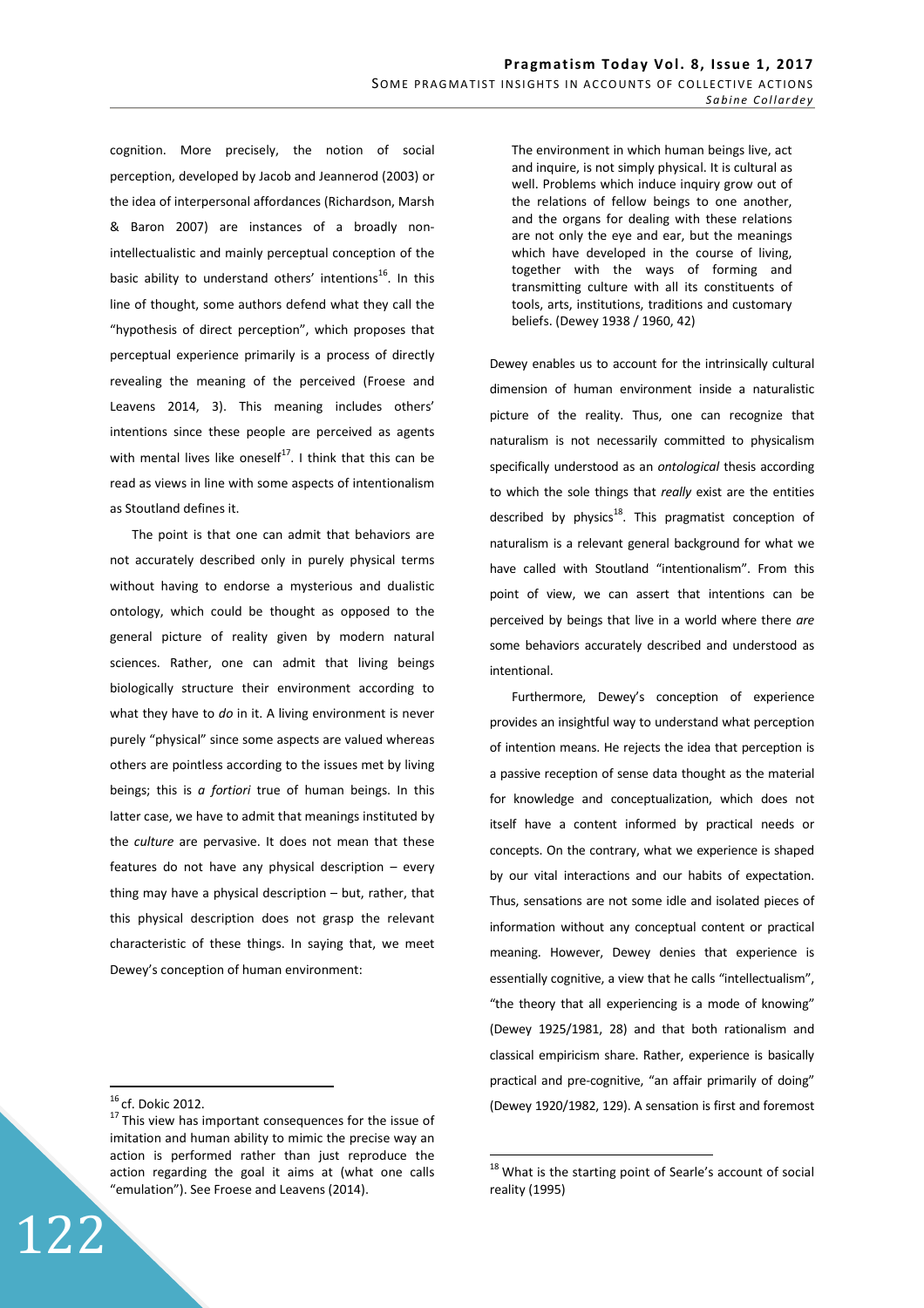"an invitation and inducement to act in a needed way. It is a clue in behavior, a directive factor in adaptation of life in its surroundings. It is urgent not cognitive in quality" (*ibid.*) This is when this kind of immediate experience encounters some issues in the adjustment to the situation that a cognitive, mediate and inferential relation to the objects of perception emerges. So Dewey shows how experience can be immediate and non cognitive while including in its content some meaningful features. I think this is a penetrant manner to see how other agents' intentions can be perceived. From the very beginning, children live with people and learn to perceive them as intentional agents. This learning is not theoretical but firstly vital and practical. They perceive their gestures and behaviors as goal-oriented and teleological since these movements have a practical meaning in the situation in which they are embedded together. In this line of thought, one can say that intentions are objects of perception because they are experienced as meaningful. Thus, I think that Dewey's conception of experience provides grounds for intentionalism.

But in order to avoid some ambiguity, one has to recognize that "intentionalism" refers to a specific sense of "intentionality". Here, it must be the *practical* meaning of the term that refers to goal-directedness of behavior and which aims at an end, whether consciously represented or not. This meaning differs from the mentalist property of mental states' *aboutness*, conceived as internal representations concerning something in the world<sup>19</sup>. Therefore, a crucial point in the discussion of collective intentionality with mentalism concerns the meaning we have to recognize for the word "intentionality". Since pragmatism develops a conception of the mind focused on "conduct", one can recognize in this tradition a way to defend the primacy of practical intentionality. This is the second relevant feature of pragmatism for our purposes here.

 $\overline{a}$ 

## **3.2. An adverbial conception of the mind and a practical conception of intentionality**

Debates between intentionalism and mentalism rest on different conceptions of what the mind is, and how one must conceive the relations between mind and body concerning actions. Intentionalism denies that action is an *effect* of a mental cause and argues that action *expresses* the mental. Several commentators of classical pragmatism show that this view is already yield by Peirce, Dewey and Mead. For instance, Cometti writes that for pragmatism "intention is the action<sup>20</sup>" and refers to Anscombe (1953) for further developments of this very idea. Without doing justice to the complexity of Anscombe's conception of intentional action, let me present her view by this well-known quotation of *Intention*: "Roughly speaking, a man intends to do what he does" $^{21}$  (Anscombe 1953, 45). This position is mainly opposed to a conception of intention as a mental state of mind, conceptually distinct from the action itself. Rather, the intention conceived as the mental feature of the behavior *is* the action itself, described in its teleological structure. In this line of thought, intention and action are not even ontologically separable. Thus, if an intention is what confers to a behavior its mental character, then an action is an intrinsically mental behavior. In this regard, one can link intentionalism with the pragmatist conception of action. According to the latter, one can say that the mindedness is a quality expressed in the conduct of a being, in its relation with its environment. It even claims that the most basic sense

<sup>&</sup>lt;sup>19</sup> Concerning the relevance of such a distinction for the social cognition's studies, see for instance Kaufmann & Clement, 2003, 20.

<sup>20</sup>Cometti (2010, 319) « *l'intention c'est l'acte* ».

 $21$  The whole passage is: "And against the background of the qualifications we have introduced, we can epitomize the point by saying 'Roughly speaking, a man intends to do what he does' But of course that is *very* roughly speaking. It is right to formulate it, however, as an antidote against the absurd thesis which is sometimes maintained: that a man's intended action is only described by describing his *objective*." The main idea I retain here is that the intentional character of an action lies in the whole structure of the behavior, the way it is performed and not only in the goal it aims at. Nonetheless, the crucial point of Anscombe's analysis, namely that an action is intentional only *under a description,* is left aside here.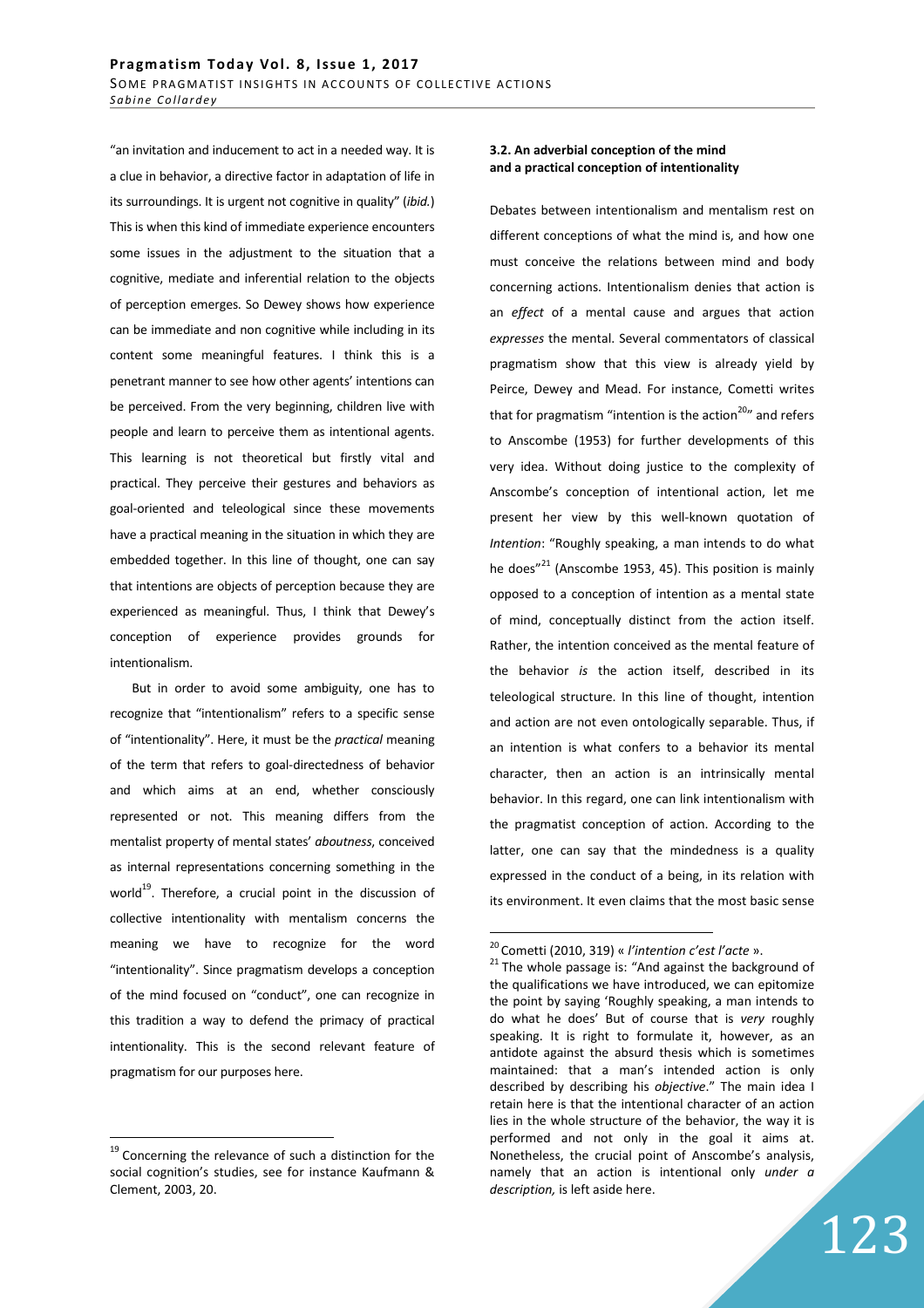of the word "mind" refers to ways of qualifying certain activities much more than denoting some specific entity. Dewey clearly defines the mind by referring to qualities of conduct:

Mind is primarily a verb. It denotes all the ways in which we deal consciously and expressly with the situations in which we find ourselves. Unfortunately, an influential manner of thinking has changed modes of action into an underlying substance that performs the activities in question. It has treated mind as an independent entity *which* attends, purposes, cares, notices, and remembers. This change of ways of responding to the environment into en entity from which actions proceed is unfortunate, because it removes mind from necessary connection with the objects and events, past, present and future, of the environment with which responsive activities are inherently connected. (Dewey 1934/1980, 268)

Underlining the verbal use of "mind", Dewey defines the thought as an activity in itself. He denounces the view that reifies the mind as an entity distinguishable of the conduct, which becomes the substrate to which one attributes the activities that are indeed performed by the agent himself. This dualistic conception of the relation between mind and body in the action leads to misconceive the way an agent acts, because it disconnects the action and the whole context in which the former has a meaning. Furthermore, one can say that this prevents to think accurately how one actually understands the others' intentional actions. In fact, their meanings are inherently linked with the environment in which these actions occur; someone who observes someone else acting has to understand this activity as intrinsically linked with its context. From this thirdperson perspective, the intention of someone's gesture *is* his or her action itself.

More precisely, according to Dewey, the mind is not a specific activity (a verb) but denotes rather some specific manners of performing activities that can also be accomplished in a non-mental way. Thus, Dewey's conception of the mental is better qualified as an *adverbial* view, mind qualifying the ways activity are

124

 $accounted<sup>22</sup>$ . "Thought, reason, intelligence, whatever word we choose to use, is existentially an adjective (or better an adverb), not a noun. It is a disposition of activity, a quality of that conduct which foresees consequences of existing events, and which uses what is foreseen as a plan and method of administering affairs." Dewey (1925, 126). If the most sophisticated features of the mind are concerned with forecasting and planning, the fact remains that more basic conducts can still express mindedness. From this point of view, cognitive abilities are fundamentally linked to the *ways* we act, rather than to the *aboutness* of our mental states. Then, if we maintain that intentionality is the specific feature of mental, according to a common conception in contemporary philosophy of mind, we must clarify here that we refer to a *practical conception of intentionality* that Dewey allows to think. According to this view, one has to understand mental phenomena as primarily some qualities of conduct, some ways of acting and dealing with problematic situations.

In this perspective, I think we can find in pragmatism some relevant insights leading to consider that intentionalism thus conceived is an accurate way to answer to issues raised by early intentional activities of children. Indeed, it seems to support the claim that intentions have to be understood from the basic case of intentional action rather than intending to act in the future. Such a view corresponds to Anscombe's (1953), who asserts that the process of actualizing of an intention has to be understood before the intention to do something later. She postpones the analysis of the former until the last pages of her book (1953, 90-94). Yet this is explicitly what Bratman refuses, saying that "to understand what intentions are we should begin by concentrating on the future-directed case. This is the *methodological priority of future-directed intention*" (Bratman 1982, 379). But this priority is not just a mere

<sup>&</sup>lt;sup>22</sup> This is the reason of the enlightening comparison made by certain specialists of early pragmatism (see for instance Steiner (2008) and Garreta (2012)) between Dewey's view and Ryle's adverbial conception of mental terms (Ryle 1949 /1955).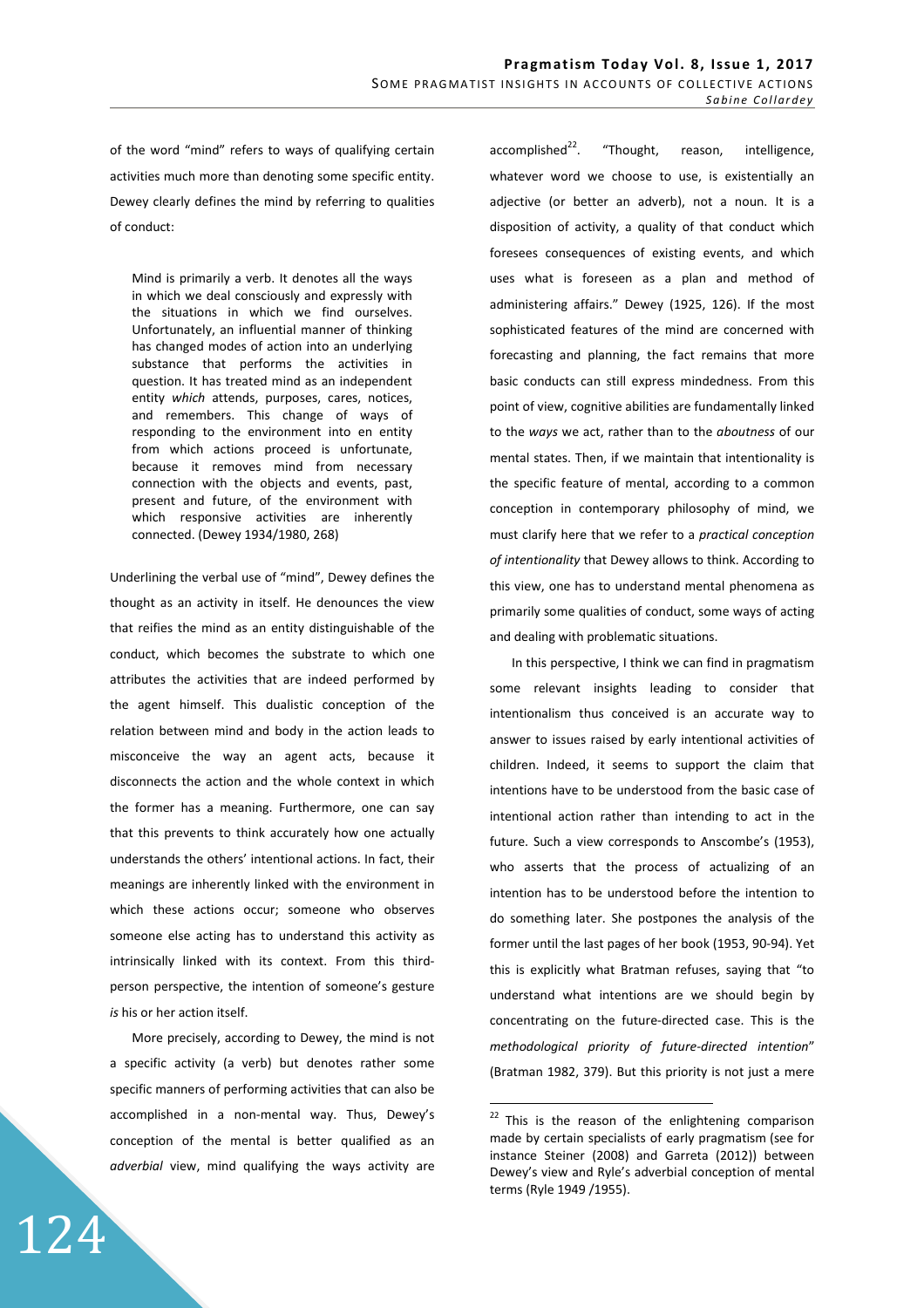methodological point because it leads to view intentional actions as particular cases of prior intentions to act in a certain manner, where intentions are formed consciously throughout the action<sup>23</sup>. But this is not the way we usually act and in most cases; and this is not anymore how children learn to act and to understand how people act.

As a matter of fact, in order to account for children's abilities to perceive others' intentional actions as such, we would better have to focus on pervasive adult practices whereby adults teach, explicitly or not, what a given action *is*, that is *why* it is performed in *this way*. To answer the question "why" is not fundamentally to mention the end the actor consciously aims at, but rather to state an internal structure of the conduct itself. I think that an adverbial conception of the mind which makes intentionality a basically practical concept permits to conceive that one of the main features of cognitive education humans provide to their young consists in teaching how to perceive a structured action. In this perspective, studying the several cultural patterns of early relationships between infants and caregivers could provide insightful data concerning human cognition specificity $^{24}$ . These social practices consisting in settled ways of acting are doubtless crucially important for the later developments of the ability to understand intentional actions. Furthermore, this leads to the third point I want to make here concerning relevance of pragmatism for issues regarding collective intentionality and action, that is a social conception of the mind.

 $\overline{a}$ 

## **3.3. The importance of reasoning on essentially collective actions**

Among classical pragmatists, Mead is the one who most emphasized the intrinsically social nature of the mind. Furthermore, one can understand his work as defending the idea of an intrinsic sociality of action. Thus, Nungesser argues that Meads claims that "human agency is in itself an intersubjective process, which must be explained on the basis of the individual's embeddedness in human sociality" and that this is "a systematic claim about human agency and action" (Nungesser 2016, 252). One of the most important Meadian concepts concerning issues of collective agency and intentionality is "the social act", that is an action that can only be performed by several agents doing their own parts. There is not only a differentiation between complementary roles, but also a form of interdependence in the *performance* of the action. This is what happens in the paradigmatic case of conversation of gestures developed by Mead in *Mind, Self and Society*. The later development of conversation of significant gestures involving language follows broadly the same pattern.

Without going into the details of the relations between these two kinds of communication, I would rather focus on the simple fact that, according to Mead, it is obviously necessary to study collective and cooperative activities from the perspective of intrinsically collective actions that are actions that can not be performed alone. Indeed, conversation and communication are logically and ontogenetically made with a partner. The possibility to internalize the presence of the interlocutor and to be able to have an internal conversation, that is a private thought, develops later. Firstly, it is an intrinsically *social* act. This point is important regarding the way Bratman, by contrast, conceives the analysis of cooperative or even joint activities. According to him, in order to avoid problems of circularity in the analysis, we have to study some specific actions, i.e. actions that do not already bring in the very idea of cooperation, otherwise we do not show

<sup>&</sup>lt;sup>23</sup> Although Tomasello has argued that his research supports the view that young children have an understanding of prior intentions, data support a less controversial claim, that young children perhaps even infants can perceive intentions-in-action, yet conceived in a non-searlian way.

<sup>&</sup>lt;sup>24</sup> Therefore the comparative study of social learning on the one hand, and cultural learning on the other hand, led by Tomasello and his colleagues, is of outstanding importance: Tomasello et al. (1993; 2016.)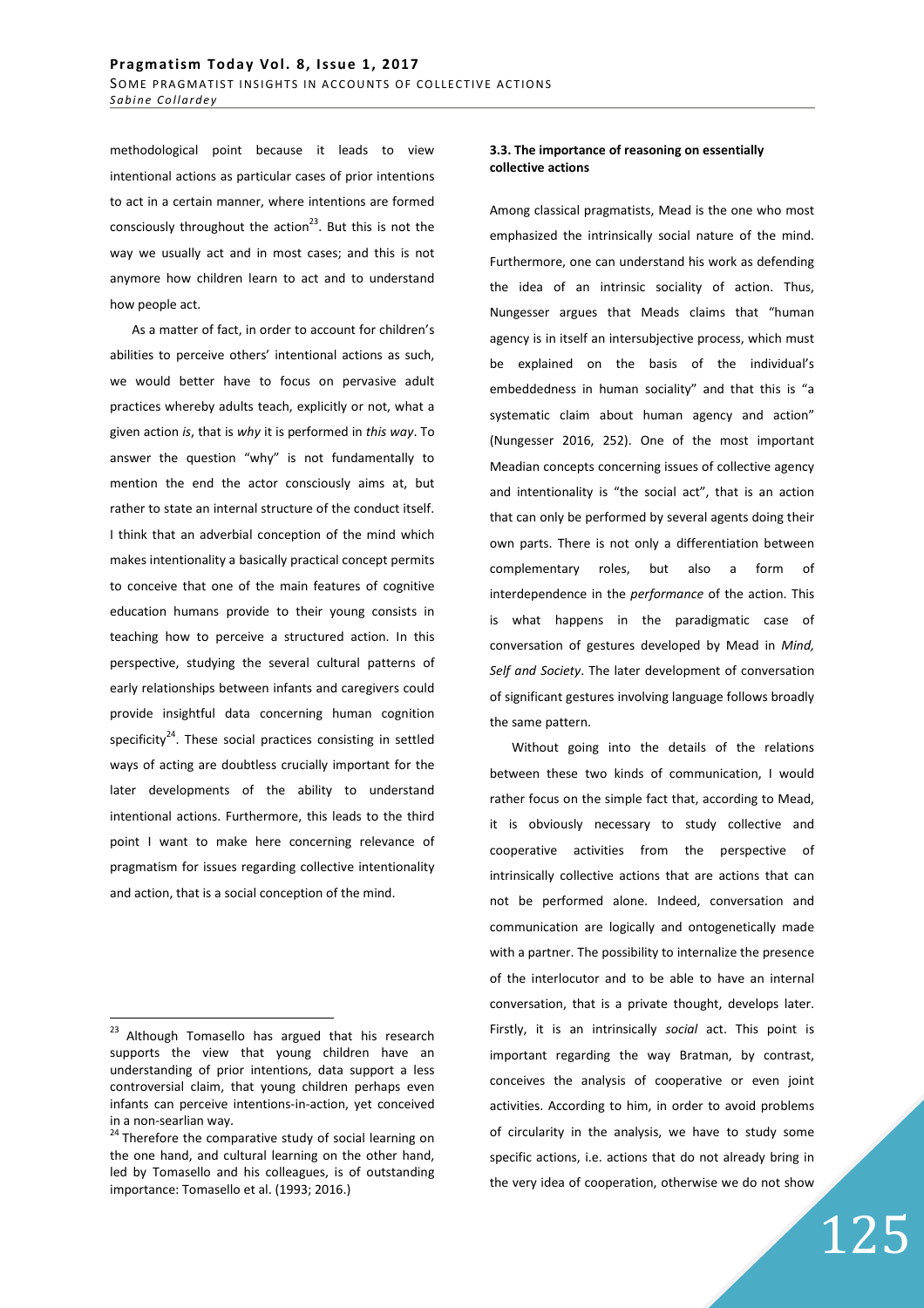how the goal to perform something *together cooperatively* can be engendered from mere individual intentions. Thus he recommends to reason from actions whose joint performance may be cooperative, but need not be. This is how he draws a distinction between "cooperatively loaded joint-act-types", e.g. solving a problem together, and "cooperatively neutral joint-acttypes", e.g. going to New York together or painting the house together (Bratman 1982, 330). In the latter case, there is a clear sense in which two persons can go to New York together without their activity being cooperative. This is the reason why he writes, "our analysis of shared cooperative activities should appeal to intentions in favor of joint activities *characterized in cooperatively neutral ways*" (*ibid.*).

Yet, it seems that other accounts of collective intentionality approve more or less implicitly this priority of actions that could be performed alone or together but being not intrinsically cooperative. Gilbert's main example is two people going for a walk together and Searle's is two people making a hollandaise sauce, both examples are actions that could be performed alone or even together but not cooperatively. The choice of such actions is therefore all but insignificant and I agree with Baier who asserts: "I find an individualist bias to be discernible in all these accounts […] But why should we take the first person singular to be more self-explanatory than the first person plural?" (Baier 1997, 17-18) Baier accurately notes that accounts of collective intentionality and actions begin with analysis of individual intentions and actions and subsequently look at shared or collective intentions. Yet, and in line with Mead's view, we can rather think that interactions have to be considered first in order to understand individual actions thereafter.

Baier notes:

126

Some features that [Bratman] has to take pain to specify, in order to make the activity "cooperative", depend upon the fact that this activity of house painting is only accidentally shared. […] Now if what we were doing was essentially a two-persons activity, such as singing a particular already composed duet […], then a certain degree of meshing will be built in […] The nature of the activity, not just the limits of human power, rule out doing this sort of thing on one's own. (Baier 1997, 22)

Thus Baier thinks that collective and cooperative activities have to be studied from cases of cooperatively loaded activity. It is worth noting that when Rakoczy examines the social background necessitated by cooperative early games of pretense in the paper stated above, he supports the view that these activities have to be understood as originally cooperatively loaded:

One interesting possibility, inspired by the Vygotskian tradition and its notion of internalization and by Mead (1934), is that for a given act type it does not remain constant over developmental time whether it counts as cooperatively neutral or cooperatively loaded; specifically, that it is primarily cooperatively loaded, i.e. essentially tied to joint execution, and only in a derived way becomes cooperatively neutral. […] [I]nitially pretense is cooperatively loaded for young children, is essentially pretending together, and only later – through internalization – becomes possible as a solitary and cooperatively neutral act type. (Rakoczy 2006, 121-122)

Therefore, we would better have to study early intentional interactions between young children and caregivers and adults as essentially collective actions, whose complex intentional structure does not have to be built only from the cognitive resources of interactants but first and foremost from the action's structure itself. The intentional structure of the action does not have to be mentally scaffolded before being displayed. In this perspective, it will be crucial to study how adults teach children the way to do such things with particular attention to the cases of failed attempts i.e. when young children stop the interaction and adults reengage them, e.g. "this is not the way we build something together" or "please, help me to dress you by giving me your hand". This is how we can take seriously the fact that interaction between young children and adults is ontogenetically fundamental, considering that partners do not have the same cognitive abilities, nor the same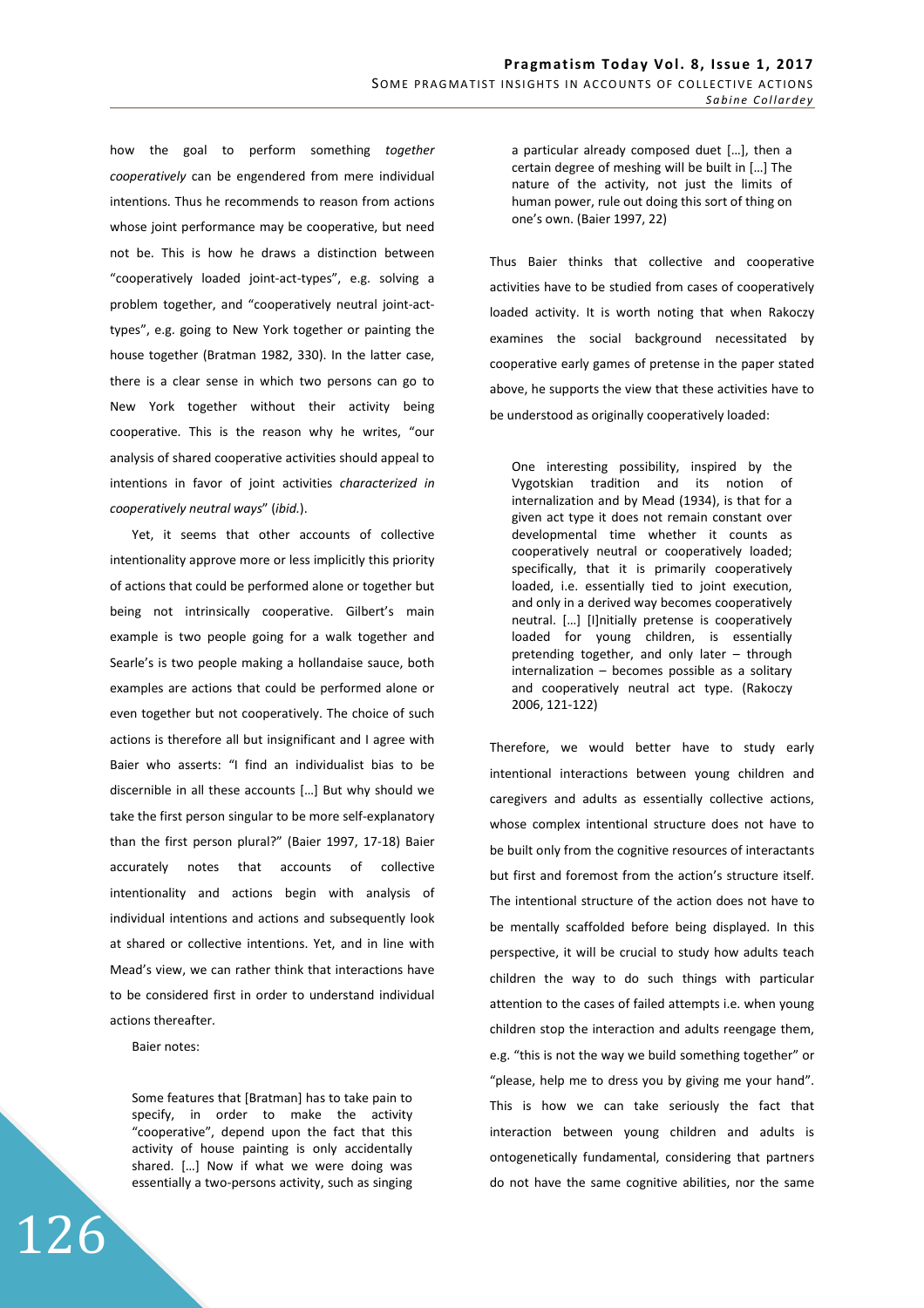perspective at first. Doing so, we could understand how the child can progressively internalize more and more complex patterns of intentional actions from an initial and also progressive sharing of essentially cooperative actions. Thus, I think that Mead's conception of human agency as essentially social provides relevant insights against the implicit priority of individual agency prevailing in the main philosophical accounts of collective agency and intentionality. Furthermore, his conception of the emergence of the self from social interactions gives crucial elements concerning the problems raised by the theory of mind; this is the last point.

#### **3.4. Sense of the self derives from sense of the others as selves**

 $\overline{a}$ 

Mead is well known to have given an account of the social nature of selves, asserting that self is a product of our interactions and does not preexist to them. In a paper where he compares the different theories of  $mind<sup>25</sup>$  with Mead's conception of the self, McVeigh notes that since Mead conceives the selves as socially constituted, his view is "fundamentally at odds with both theories of mind" (McVeigh 2016, 221). According to Mead, there is no such thing as a "problem of others" that is the issue concerning how an individual can be ensured that other people with mental life exist as he himself does. In fact, this cartesian question only makes sense if one conceives that what is fundamentally given is a certain sense of "me" as a self, having an internal

mental life immediately perceived as such. But Mead argues on the contrary that the self is not a precondition for our interactions with others, but rather a product of them, since an individual begins to conceive him or her as a self after he or she has managed to internalize the others as selves:

For he enters his own experience as a self or individual, not directly or immediately, not by becoming a subject to himself, but only in so far as he first becomes an object to himself just as other individuals are objects to him or in his experience; and he becomes an object to himself only by taking the attitudes of other individuals toward himself within a social environment or context of experience and behavior in which both he and they are involved. (Mead 1967,138)

Here, again this conception leads the inquiry toward the actual and concrete interactions humans<sup>26</sup> perform in order to understand how the self emerges. As McVeigh notes, quoting Mead: "In that sense, the appropriate question to ask is not how we are logically sure others exist but how we personally come to exist as a self amongst others: "what is there in human social conduct that gives rise to a 'me,' a self which is an object?" (Mead 1925, 405) This inverts the problem of other minds and rightly focuses on the developmental issues faced by an individual self." (McVeigh 2016, 222).

This perspective leads to deny that children have to experiment their own mental states and abilities for intentional behavior before being able to recognize that others have their own and act similarly. This is Tomasello's general view, asserted in the paper we discussed above and elsewhere: "our general view is that infants begin to understand particular kinds of intentional and mental states in others only after they

<sup>&</sup>lt;sup>25</sup> This concerns the debate about how the theory of mind is actually realized. Two main models are confronted: theory-theory and simulation theory. The former maintains that our understanding of others as psychological agents stems from an implicit knowledge of psychological laws and theories (several versions of this conception are developed and refined). In contrast, the simulation-theory explains our understanding of others from the ability to take their own perspective and imagine the situation from their point of view. One simulates the way someone else perceives, thinks and acts, from a first-person point of view, as putting herself in the other's shoes. For a clear presentation of theses debates and their relation with Mead's position, see McVeigh (2016, 215-221).

 $26$  Again, by focusing here on main accounts of collective intentionality I did not say anything about the question concerning the comparison between human and other animal species, which is yet a central concern (*per se* and in Tomasello's works). Let me just say that this idea of seriously considering actual interactions applies also to comparative studies between animal species; the importance of observation in the wild, added to experiment in laboratory, has to be noted both for human and non-human species.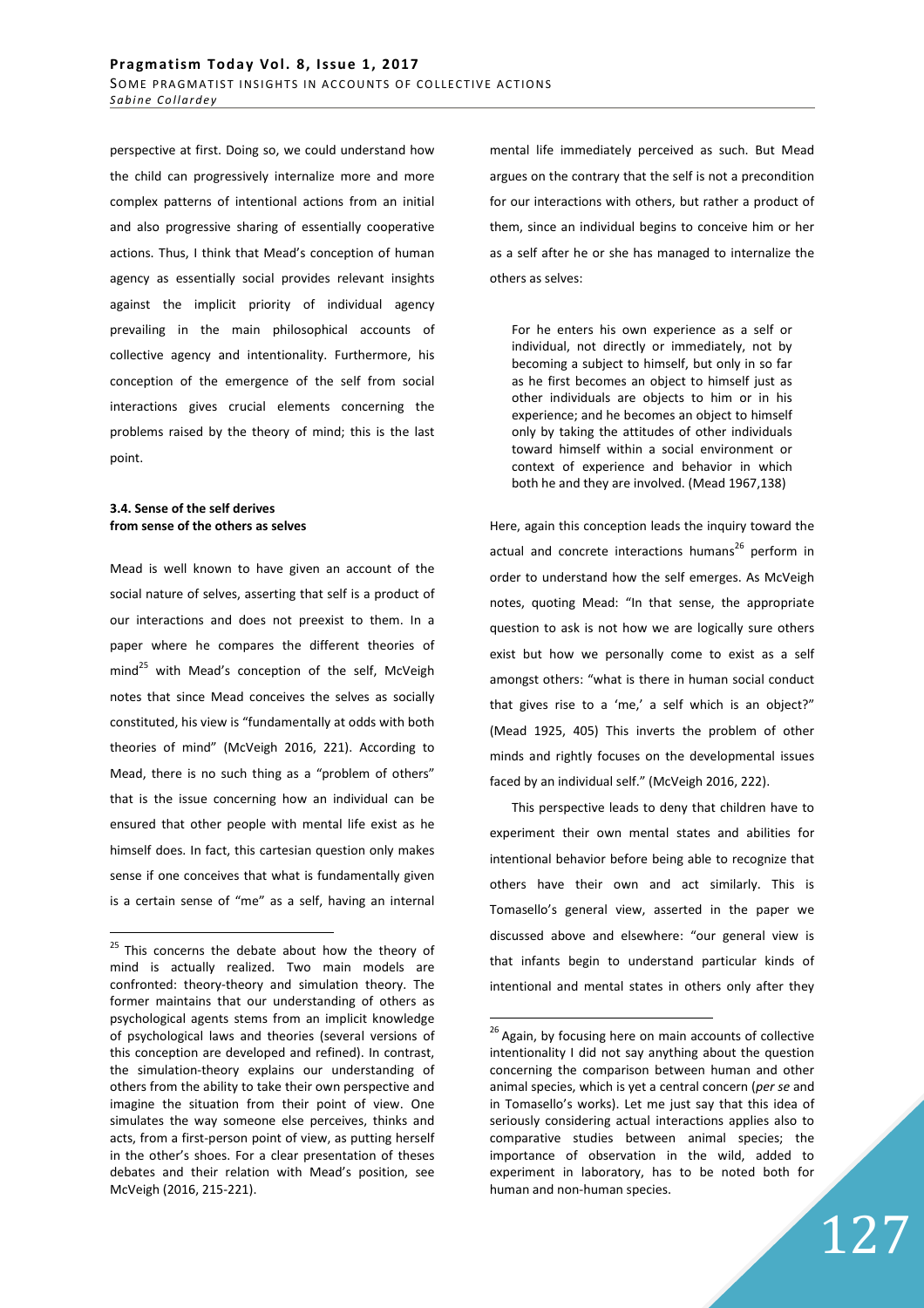have experienced them first in their own activity and then used their own experience to simulate that of others" (Tomasello et al. 2005, 688). On the contrary, for Mead, this is social process and interactions that make progressively arise the self and self-consciousness when an individual adopt the perspectives of pre-existing others toward him or her. "Since I seem to be like *them*, any new understanding of *their* functioning leads immediately to a new understanding of *my own*. I subsequently simulate other people's psychological functioning to constitute my own" (McVeigh 2016, 224). Then, what is internalized is the psychological functioning of others understood on the basis of fundamental interactions with them.

It is worth emphasizing the convergence between this Meadian line of thought and some critics already mentioned concerning main accounts of collective agency and intentionality such as Baier's. According to her, there is something like a "Cartesian brainwash" that leads us to think that we cannot conceive of not taking the first person singular to be the place to start (Baier 1997, 18). Yet we could as well

see solo action as in a way the least simple, having to be construed as managing without our usual helpers. (We routinely do construe a child's first attempt to walk alone, dress herself, or manage her bike alone in this way)[…]. We make unnecessary philosophical problems for ourselves if in our philosophy we forget that individual action was something we all have to learn and that we learned it as a departure from common action" (Baier 1997, 22- 29).

Far from being obviously simpler, individual action can also be seen as a complication of collective actions. This is true from an ontogenetically perspective, essential for our topic here, but it may be argued that this is also true from a logical point of view, many of our individual actions necessitating the presence and participation of others. Against the apparent patency of the primacy of individual actions, Baier brings to the fore some facts linked to our mammalian nature:

128

If our physical separatedness is what supports our biases in favor of methodological individualism, they could perhaps be countered by reminding ourselves of our origins, of the time when basic involuntary bodily activities such as nourishment and growth and removal of bodily waste were necessarily common, where one pair of kidneys functioned for two persons, where the two grew in size together. It is our separatedness, not our togetherness, that originally needed initiative and assistance form others. The question "how is individuality and individual action possible?" is just as good a question as the more usual one, "How is collective action possible?" (Baier 1997, 43)

I see a deep continuity between these recent lines of critics toward main accounts of collective actions and intentions as being too individualistic, and the classical pragmatist approach. Generally, it seems that we can find decisive arguments in early pragmatism leading to consider first that, intentionality is fundamentally a practical notion rather than a representative conception of the property of 'aboutness' of internal mental states. Second, that the mind or the thought is expressed by ways of acting rather than the cause of the actions, and consequently that intentional actions have to be studied from the fundamental case of non pre-planned actions. Third, that collective actions are best understood from cases of essentially collective actions rather than from cooperatively (or collectively) neutral act types. And fourth, that one can argued that there is something like an ontogenetic primacy of the sense of "we" upon the sense of "I". Last but not least, I think that one can find in pragmatism (classical and later "analytical") some strong arguments concerning the logical primacy of multi-persons actions upon individual ones, and this concerns both cooperative and non-cooperative actions, such as conflicts and hostile activities. Here are some main features of an alternative conception of collective agency and intentionality, which has to be built.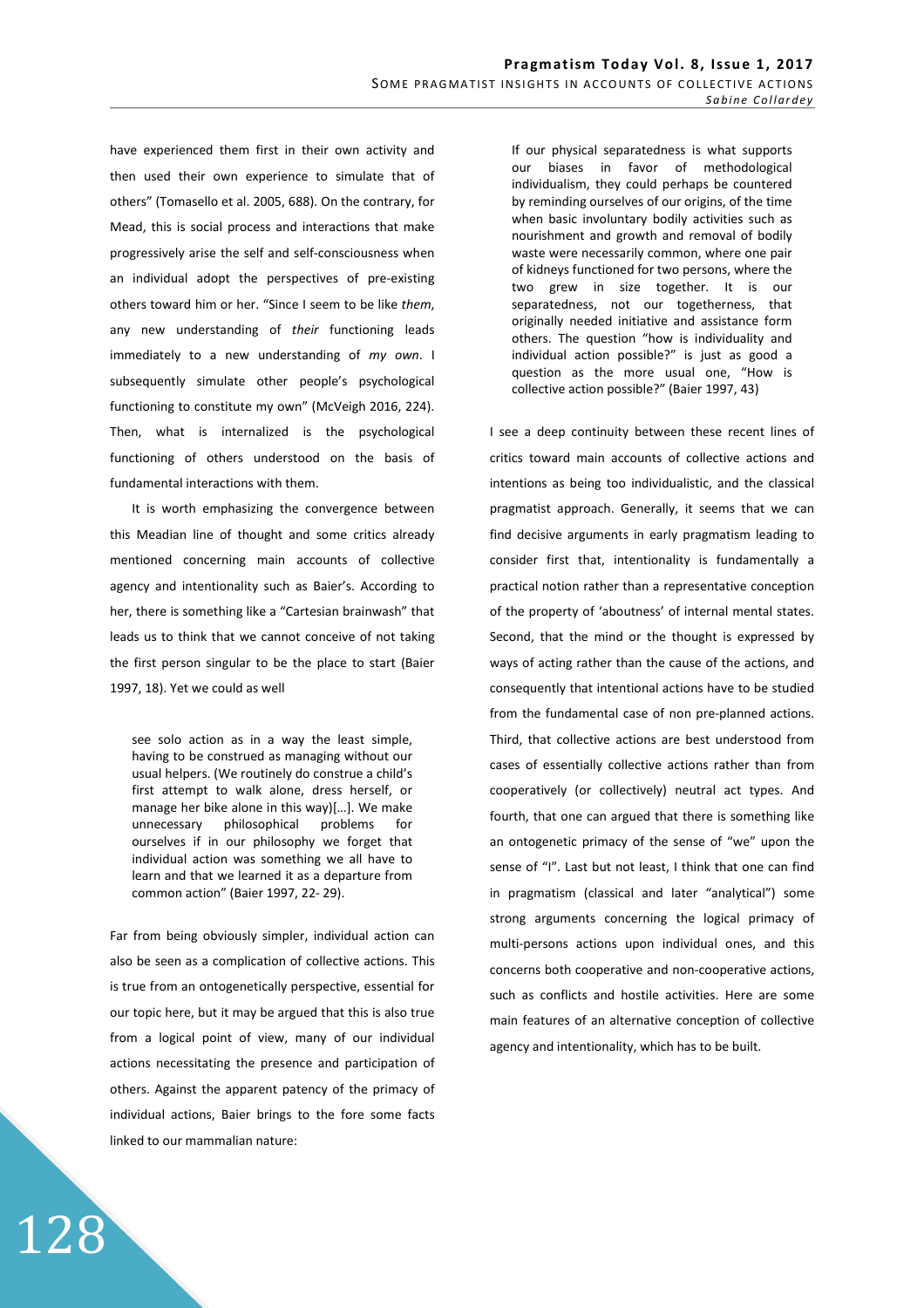#### **Conclusion**

We wondered here how to account for Tomasello and his colleagues' empirical researches concerning early abilities of children for collective intentional actions, exposed in Tomasello et al. 2005. The point was that their data were hardly understandable from the philosophical background they have chosen as a model of collective or shared intentionality, namely Bratman's account of shared cooperative activities (Bratman 1982). The main issue concerns the cognitive sophistication required by this account, i.e. the ability of participants to have high order intentions, that is intentions concerning others 'intentions. In other words, Bratman requires that the agents have a robust theory of mind expressed in the ability for mind reading. However, there is strong evidence according to which children begin to possess these abilities around four years of age, long after they display collective intentional interactions. Furthermore, this requisite is more or less present in most of the available philosophical accounts of collective agency and intentionality.

Studies focused on a specific kind of early cooperative interactions, games of pretense, offer some elements of modification of these accounts, in particular a perceptive requisite of joint attention instead of the cognitive criteria of common knowledge. Yet I argued that this modification is coherent only if one considers intentions perceived, and collective intentions thus formed, as being not some mental and internal causes of movements. Therefore, it is the whole picture of the intentional action depicted by the causal theory of intention that has to be modified. In order to provide insights for such a modification, I brought recent criticisms of collective intentionality's debates together with a classical pragmatist conception of mind, action and sociality. Thus, I defended a practical intentionalism, according to which agency is not only fundamental for the development of human cognitive abilities, but also that collective agency is itself originally fundamental. Hence, I can now defend a terminological choice to avoid an ambiguity present in the whole paper: we should better speak of "collective intentionality" rather than of "shared intentionality", since the latter seems to refer to something that is first possessed by one and only after separated between several persons. On the contrary, we can assert that there is a sense according to which we collectively do things with others, before doing things alone and being able to share.

To conclude, I will refer to a commentary of Tomasello's book, *Origins of Human Communication* (2008) offered by H.B. Schmid. The author reveals a tension in Tomasello' conception of collective intentionality between "a mentalist or intentionalistic $^{27}$ account" and "a practice account". According to the former "whether a complex of behavior instantiates joint actions, or whether it is simply an aggregate of individual actions depends on whether it is intended *collectively*, or individually. From an empirical point of view […] since the difference is in the mental infrastructure, there is ultimately no way to decide the question on the base of the observable behavior" (Schmid 2011, 8) This is exactly how we defined mentalism. Schmid continues: "The opposing view [the practice account] holds that the relation between practice and intention runs the other way around: it is the *practice* that determines what the intentional attitude of the participants is (ibid.)". I agree with the observation of an ambivalence of Tomasello's conception between these two accounts but against Schmid, I think that the practice account  $-$  which we called practical intentionalism - is the better way to understand at least early abilities displayed by young children for collective actions. This view is supported by a broadly pragmatist conception of what intentional actions are. This is not to say that mentalist accounts such as Bratman's do not have any relevance. They fit well with certain specific kind of joint actions, which require a great cognitive sophistication in order to plan

 $27$  Here is the ambiguity of the term « intentionalism » that I tried to avoid in 3.1 and 3.2, a noun used by very different philosophical perspectives, namely mentalism and anti-causalism.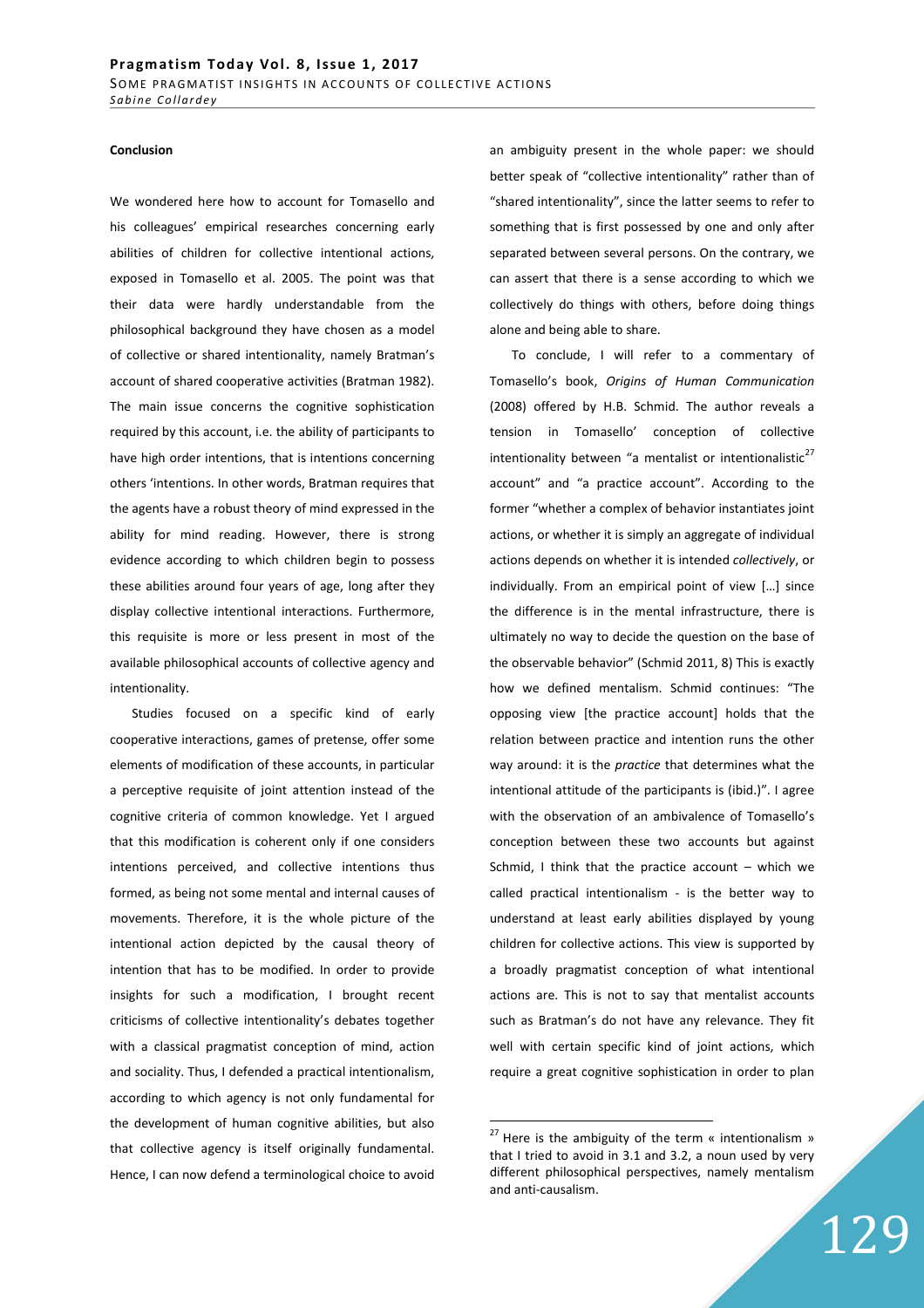and share each partner's participation. Neither does it say that we expect from empirical researchers such as Tomasello to arbitrate between philosophical views. Yet, it seems that empirical data they provide are better understood from the practice-oriented account, rather than from the mentalist one. In general, this defense of a practical conception of collective intentionality leads to view these kinds of practices in which it is expressed as fundamental in regard with the understanding we shall have of human life as a whole. This is consistent with an idea developed by a colleague of Tomasello according to whom collective intentionality has to be thought of as a feature of "the human form of life" rather than of "individual" (Kern & Moll 2017, 3), being pervasive in the whole of our existence. If the authors refer this "transformative conception of collective intentionality" to the Aristotelician-Wittgensteinian tradition, I hope having shown here that this can be bound with classical pragmatism as well.

#### **References**

- Anscombe, Gertrude Elizabeth Margaret. 1976. *Intention*. 2nd ed.. Library of Philosophy and Logic. Oxford: Blackwell.
- Baier, Annette C. 1997. "Doing Things With Others: The Mental Commons." In *Commonality and Particularity in Ethics*, edited by Lilli Alanen, Sara Heinämaa, and Thomas Wallgren, 15–44. London: Palgrave Macmillan UK, 1997.
- Booth, Kelvin Jay. 2016. "Imitation and Taking the Attitude of the Other." In *The Timeliness of George Herbert Mead*, edited by Hans Joas and Daniel R. Huebner, 231–51. Chicago ; London: The University of Chicago Press.
- Bratman, Michael. 1999. *Faces of Intention: Selected Essays on Intention and Agency*. Cambridge Studies in Philosophy. Cambridge, U.K. with New York: Cambridge University Press.
- Bratman, Michael E. "Shared Cooperative Activity." 1992. *The Philosophical Review* 101, no. 2 (1992): 327–341.
- ———. 1993. "Shared Intention." *Ethics* 104, no. 1: 97– 113.
- Clark, Herbert H. 1996. *Using Language*. Cambridge [England] ; New York: Cambridge University Press, 1996.
- Cometti, Jean-Pierre. 2010. *Qu'est-ce que le pragmatisme ?* Folio Essais. Paris: Gallimard.
- Dewey, John. 1980. *Art as Experience*. A Perigee Book. New York: Berkeley publgroup,
- ———. 1960. *Logic: The Theory of Inquiry.* New York: Holt Rinehart & Winston.
- ——— 1981. *The Later Works, 1925-1953. 1. 1925*. The Collected Works of John Dewey, 1882-1953, 1. Carbondale: Southern Illinois university press.
- ———1920. *The Middle Works, 1899-1924. 12.* The Collected Works of John Dewey, 1882-1953, 12. Carbondale: Southern Illinois university press, 1982.
- Dokic, Jérôme. 2012. "Le 'tournant Social' de La Philosophie de L'esprit." In *Faire Des Sciences Sociales. Généraliser*, edited by Emmanuel Désveaux and Michel de Fornel, 89–120. Cas de Figure 23. Paris: Éditions de l'École des hautes études en sciences sociales.
- Froese, Tom, and David A. Leavens. 2014. "The Direct Perception Hypothesis: Perceiving the Intention of Another's Action Hinders Its Precise Imitation." *Frontiers in Psychology* 5 (2014).
- Fodor, J. A. "A Theory of the Child's Theory of Mind." 1992. *Cognition* 44, no. 3: 283–296.
- Garreta, Guillaume. 2012. "Lieu et Temps de L'esprit. Dewey et L'analyse Adverbiale de La Conduite Humaine." *Intellectica* 1, no. 57: 115–38.
- Gergely, György, Harold Bekkering, and Ildikó Király. 2002. "Rational Imitation in Preverbal Infants." *Nature* 415, no. 6873: 755.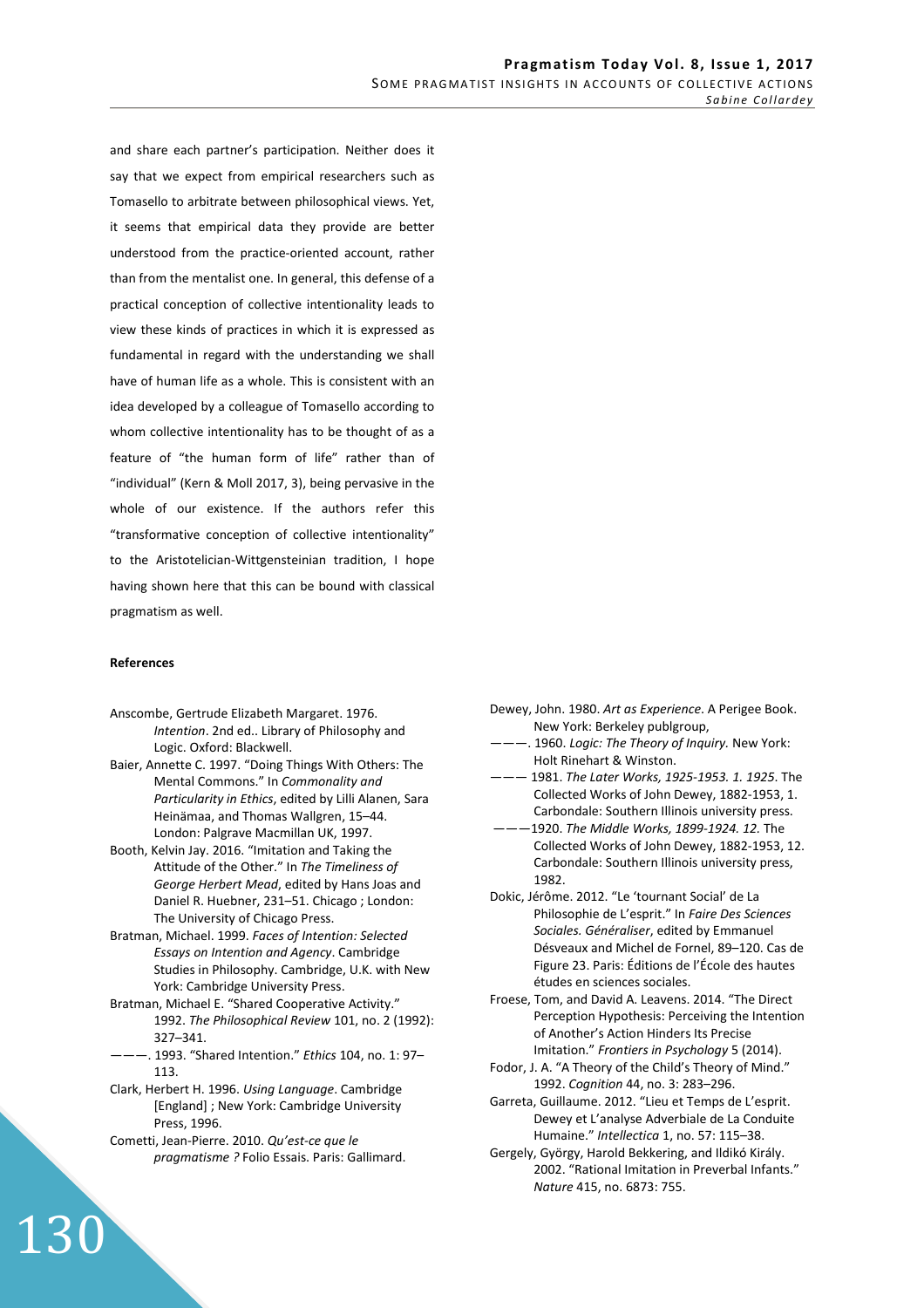## Pragmatism Today Vol. 8, Issue 1, 2017 SOME PRAGMATIST INSIGHTS IN ACCOUNTS OF COLLECTIVE ACTIONS

*S a b i n e C o l l a r d e y*

- Gilbert, Margaret. 2014. *Joint Commitment: How We Make the Social World*. New York, NY: Oxford University Press.
- ———. 1996. *Living Together: Rationality, Sociality, and Obligation*. Lanham Boulder New York: Rowman & Littlefield Publishers.
- ———. 1992. *On Social Facts*. Princeton (N.J.): Princeton university press.
- Jacob, Pierre, and Marc Jeannerod. 2003. *Ways of Seeing: The Scope and Limits of Visual Cognition*. Oxford Cognitive Science Series. Oxford ; New York: Oxford University Press.
- Kaufmann, Laurence, and Fabrice Clément. 2003, "La Sociologie Est-Elle Un Savoir Infus ? De La Nature Sociale de L'architecture Cognitive." *Intellectica* 1–2, no. 36–37: 421–57.
- Kern, and Henrike Moll. "On the Transformative Character of Collective Intentionality and the Uniqueness of the Human.," Advance online publication.
- Kistler, Max, and Bruno Gnassounou, eds. 2007. *Dispositions and Causal Powers*. Aldershot, England ; Burlington, VT: Ashgate.
- Leslie, A. M. 2000. "How to Acquire a 'representational Theory of Mind.'" In *Metarepresentations: A Multidisciplinary Perspective*, 197–223. Vancouver Studies in Cognitive Science, v. 10. Oxford ; New York: Oxford University Press.
- Lillard, Angeline S. 1993. "Young Children's Conceptualization of Pretense: Action or Mental Representational State?" *Child Development* 64, no. 2: 372–386. doi:10.1111/j.1467- 8624.1993.tb02915.x.
- McVeigh, Ryan. 2016. "Mead, the Theory of Mind, and the Problem of Others." In *The Timeliness of George Herbert Mead*, edited by Hans Joas and Daniel R. Huebner, 209–30. Chicago ; London: The University of Chicago Press.
- Mead, George Herbert. 1967. *Mind, Self, and Society: From the Standpoint of a Social Behaviorist*. Edited by Charles W. Morris. Works of George Herbert Mead, George Herbert Mead ; Vol. 1. Chicago: University of Chicago Press.
- --. 1925. "The Genesis of the Self and Social Control." *International Journal of Ethics* 35, no. 3 : 251–277.
- Melden, Abraham Irving. 1961. *Free Action. Studies in Philosophical Psychology.* London New York: Routledge and KPaul Humanities press.
- Nichols, Shaun, and Stephen Stich. 2000. "A Cognitive Theory of Pretense." *Cognition* 74, no. 2 : 115– 47.
- Nungesser, Frithjof. 2016. "Mead Meets Tomasello: Pragmatism, the Cognitive Sciences, and the Origins of Human Communication and Sociality." In *The Timeliness of George Herbert Mead*, edited by Hans Joas and Daniel R. Huebner, 252– 75. Chicago ; London: The University of Chicago Press.
- Peacocke, Christopher. 2005. *Joint Attention: Its Nature, Reflexivity, and Relation to Common Knowledge*. Oxford University Press.
- Rakoczy, Hannes. 2006. "Pretend Play and the Development of Collective Intentionality." *Cognitive Systems Research* 7, no. 2–3: 113–27.
- Rakoczy, Hannes, Michael Tomasello, and Tricia Striano. 2004. "Young Children Know That Trying Is Not Pretending: A Test of the 'Behaving-As-If' Construal of Children's Early Concept of Pretense." *Developmental Psychology* 40, no. 3.
- Richardson, Michael J., Kerry L. Marsh, and Reuben M. Baron. 2007. "Judging and Actualizing Intrapersonal and Interpersonal Affordances." *Journal of Experimental Psychology: Human Perception and Performance* 33, no. 4 (2007): 845–59.
- Risjord, Mark W. 2014. *Philosophy of Social Science: A Contemporary Introduction*. Routledge Contemporary Introductions to Philosophy. New York: Routledge, Taylor & Francis Group.
- Ross, H. S, and Susan P. Lollis. 1987. "Communication within Infant Social Games.," no. 23: 241–48.
- Ryle, Gilbert. 1955. *The Concept of Mind*. London: Hutchinson.
- Schiffer, Stephen R. 1972. *Meaning*. Oxford: Clarendon **Press**
- Schmid, Hans Bernhard. 2012. "Shared Intentionality and the Origins of Human Communication." In *Intentionality: Historical and Systematic Perspectives*, edited by Alessandro Salice. Munich: Philosophia Verlag GmbH.
- Schweikard, David P, and Hans Bernhard Schmid. 2013. "Collective Intentionality." *The Stanford Encyclopedia of Philosophy*. Edward N. Zalta, Summer Edition.
- Searle, John R. 1990. "Collective Intentions and Actions." In *Intentions in Communication*, MA: MIT Press., 401–15. Cambrige: P. Cohen, J. Morgan, and M. Pollack.
- ———. 1983. *Intentionality, an Essay in the Philosophy of Mind*. Cambridge [Cambridgeshire] ; New York: Cambridge University Press.
- ———. 2010. *Making the Social World: The Structure of Human Civilization*. Oxford ; New York: Oxford University Press, 2010.
- *———. 1996. The Construction of Social Reality*. Penguin Philosophy. London Toronto: Penguin books.
- Sperber, Dan, ed. 2000. *Metarepresentations: A Multidisciplinary Perspective*. Vancouver Studies in Cognitive Science, v. 10. Oxford ; New York: Oxford University Press.
- Sperber, Dan, and Deirdre Wilson. 2002. "Pragmatics, Modularity and Mind-Reading." *Mind and Language* 17, no. 1&2 : 3–23.
- Steiner, Pierre. 2008. "Délocaliser Les Phénomènes Mentaux : La Philosophie de L'esprit de Dewey." *Revue Internationale de Philosophie* 3, no. 245 : 273–92.